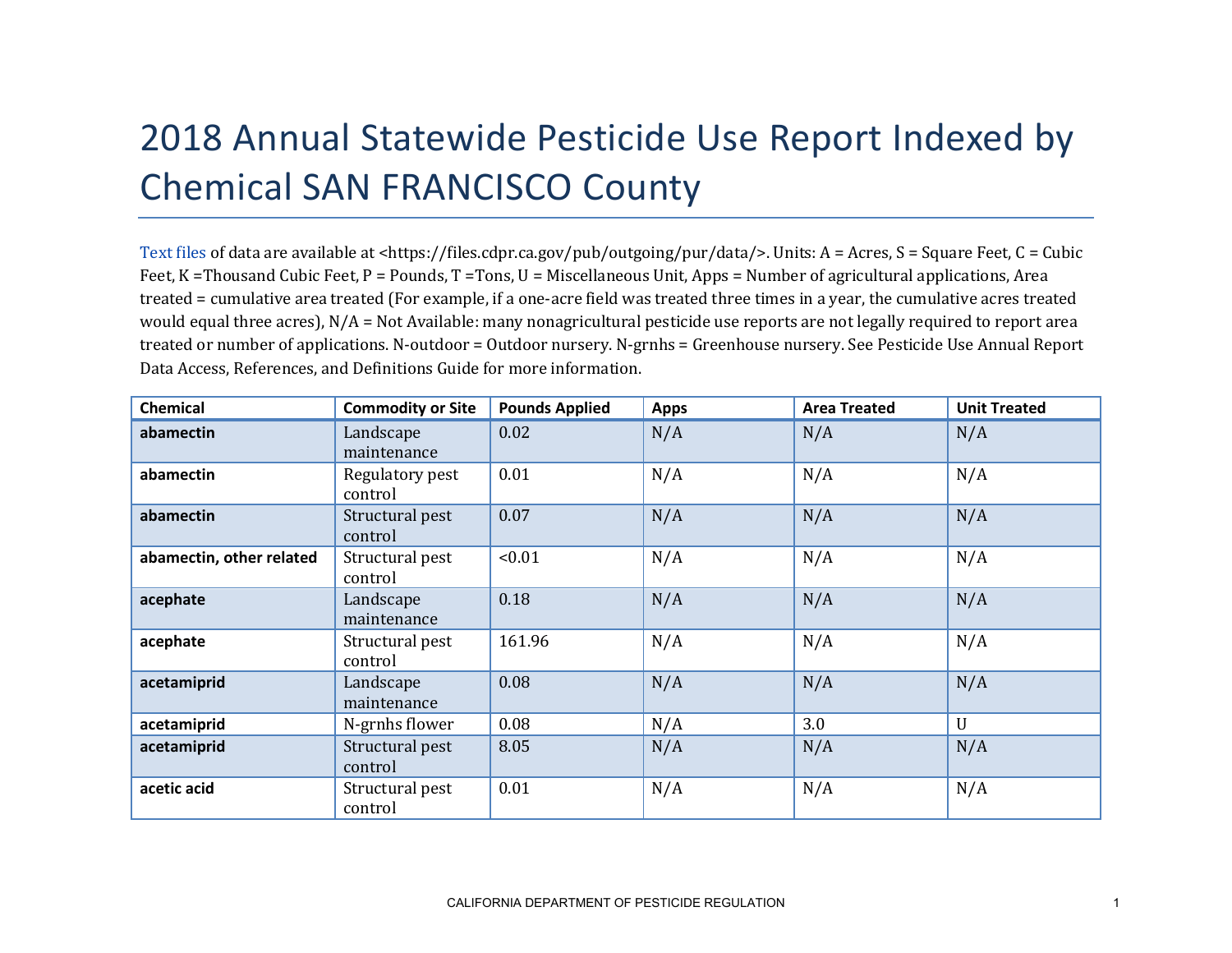| <b>Chemical</b>                    | <b>Commodity or Site</b> | <b>Pounds Applied</b> | <b>Apps</b> | <b>Area Treated</b> | <b>Unit Treated</b> |
|------------------------------------|--------------------------|-----------------------|-------------|---------------------|---------------------|
| acibenzolar-s-methyl               | N-grnhs flower           | 0.66                  | N/A         | 53.08               | $\boldsymbol{A}$    |
| alkyl (50%c14, 40%c12,             | Regulatory pest          | 0.01                  | N/A         | N/A                 | N/A                 |
| 10%c16) dimethylbenzyl             | control                  |                       |             |                     |                     |
| ammonium chloride                  |                          |                       |             |                     |                     |
| alkyl (50%c14, 40%c12,             | Structural pest          | 0.55                  | N/A         | N/A                 | N/A                 |
| 10%c16) dimethylbenzyl             | control                  |                       |             |                     |                     |
| ammonium chloride                  |                          |                       |             |                     |                     |
| alkyl (60%c14, 30%c16,             | Structural pest          | < 0.01                | N/A         | N/A                 | N/A                 |
| 5%c12, 5%c18)                      | control                  |                       |             |                     |                     |
| dimethylbenzyl                     |                          |                       |             |                     |                     |
| ammonium chloride                  |                          |                       |             |                     |                     |
| alkyl (68%c12, 32%c14)             | Structural pest          | < 0.01                | N/A         | N/A                 | N/A                 |
| dimethylethylbenzyl                | control                  |                       |             |                     |                     |
| ammonium chloride                  |                          |                       |             |                     |                     |
| alpha-alkyl (c9-c11)-              | N-grnhs flower           | 12.59                 | N/A         | 90.5                | $\boldsymbol{A}$    |
| omega-                             |                          |                       |             |                     |                     |
| hydroxypoly(oxyethylene)           |                          |                       |             |                     |                     |
| alpha-alkyl (c10-c16)-             | Rights of way            | 2.64                  | N/A         | N/A                 | N/A                 |
| omega-<br>hydroxypoly(oxyethylene) |                          |                       |             |                     |                     |
| d-trans allethrin                  | Landscape                | 0.03                  | N/A         | N/A                 | N/A                 |
|                                    | maintenance              |                       |             |                     |                     |
| d-trans allethrin                  | Rights of way            | < 0.01                | N/A         | N/A                 | N/A                 |
| d-trans allethrin                  | Structural pest          | 0.02                  | N/A         | N/A                 | N/A                 |
|                                    | control                  |                       |             |                     |                     |
| aminocyclopyrachlor,               | Rights of way            | 1.65                  | N/A         | N/A                 | N/A                 |
| potassium salt                     |                          |                       |             |                     |                     |
| aminocyclopyrachlor,               | Structural pest          | 6.22                  | N/A         | N/A                 | N/A                 |
| potassium salt                     | control                  |                       |             |                     |                     |
| aminopyralid,                      | Landscape                | 1.29                  | N/A         | N/A                 | N/A                 |
| triisopropanolamine salt           | maintenance              |                       |             |                     |                     |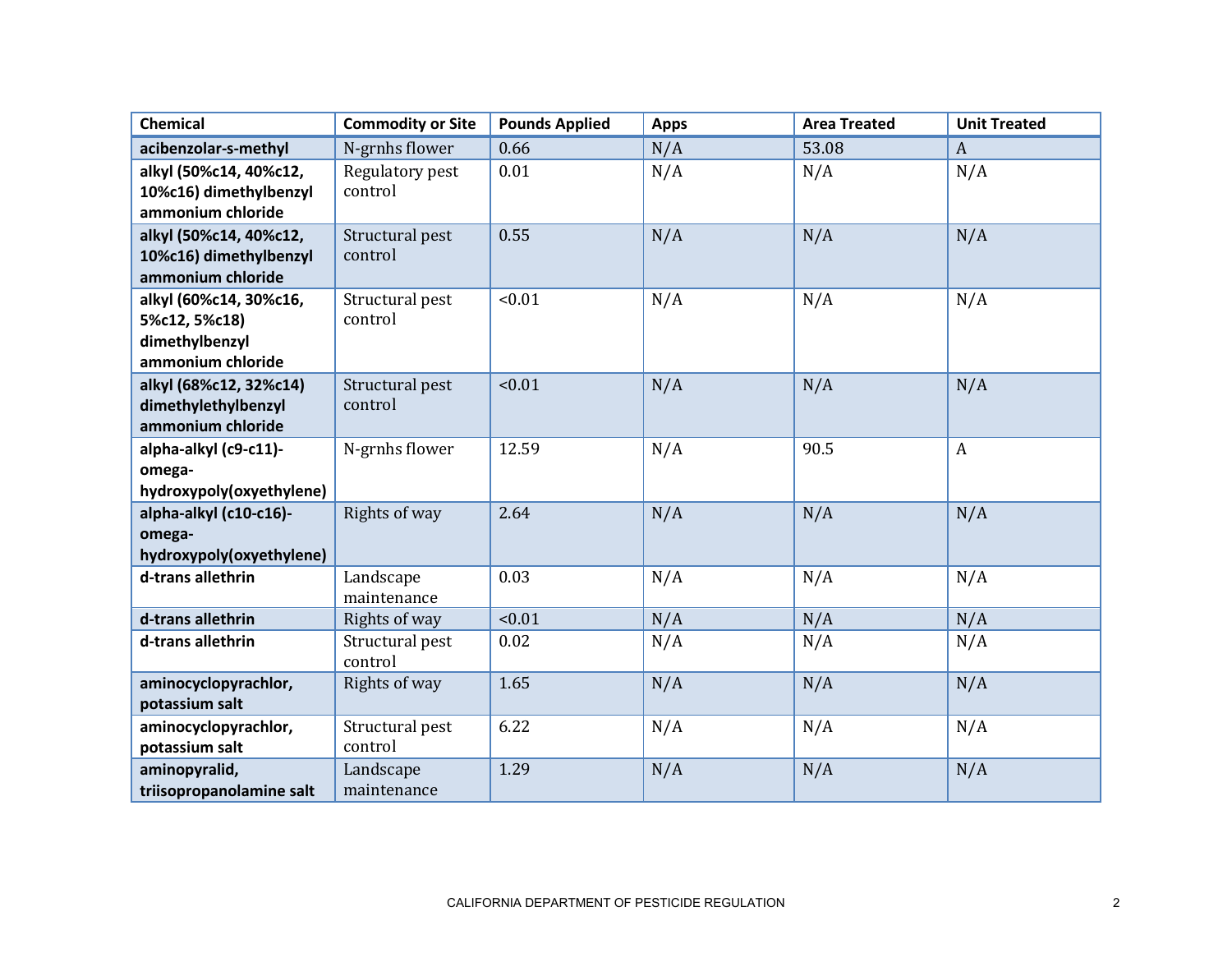| <b>Chemical</b>            | <b>Commodity or Site</b> | <b>Pounds Applied</b> | <b>Apps</b>  | <b>Area Treated</b> | <b>Unit Treated</b> |
|----------------------------|--------------------------|-----------------------|--------------|---------------------|---------------------|
| aminopyralid,              | Rights of way            | 5.42                  | N/A          | N/A                 | N/A                 |
| triisopropanolamine salt   |                          |                       |              |                     |                     |
| ammonium citrate           | Landscape                | 0.87                  | N/A          | N/A                 | N/A                 |
|                            | maintenance              |                       |              |                     |                     |
| ammonium nonanoate         | Landscape                | 2.24                  | N/A          | N/A                 | N/A                 |
|                            | maintenance              |                       |              |                     |                     |
| ammonium nonanoate         | Rights of way            | 3.76                  | N/A          | N/A                 | N/A                 |
| ammonium nitrate           | N-grnhs flower           | 1.62                  | N/A          | 90.5                | $\boldsymbol{A}$    |
| ammonium sulfate           | Landscape                | 1.2                   | N/A          | N/A                 | N/A                 |
|                            | maintenance              |                       |              |                     |                     |
| ammonium sulfate           | N-grnhs flower           | 40.2                  | N/A          | 90.5                | $\mathbf{A}$        |
| azadirachtin               | Industrial hemp          | < 0.01                | $\mathbf{1}$ | 0.01                | $\boldsymbol{A}$    |
| azadirachtin               | Industrial hemp          | 0.68                  | 280          | 591,338.0           | S                   |
| azadirachtin               | Industrial hemp          | 0.01                  | N/A          | 4.0                 | $\mathbf{U}$        |
| azadirachtin               | Landscape                | 2.54                  | N/A          | N/A                 | N/A                 |
|                            | maintenance              |                       |              |                     |                     |
| azadirachtin               | N-grnhs flower           | < 0.01                | N/A          | 400.0               | S                   |
| azoxystrobin               | Landscape                | 2.41                  | N/A          | N/A                 | N/A                 |
|                            | maintenance              |                       |              |                     |                     |
| azoxystrobin               | N-grnhs flower           | 3.47                  | N/A          | 6.8                 | $\mathbf{A}$        |
| bacillus firmus (strain i- | N-grnhs flower           | 63.0                  | N/A          | 15.0                | $\boldsymbol{A}$    |
| 1582)                      |                          |                       |              |                     |                     |
| bacillus sphaericus 2362,  | Public health            | 9.73                  | N/A          | N/A                 | N/A                 |
| serotype h5a5b, strain     |                          |                       |              |                     |                     |
| abts 1743 fermentation     |                          |                       |              |                     |                     |
| solids, spores and         |                          |                       |              |                     |                     |
| insecticidal toxins        |                          |                       |              |                     |                     |
| bacillus subtilis gb03     | Landscape                | < 0.01                | N/A          | N/A                 | N/A                 |
|                            | maintenance              |                       |              |                     |                     |
| bacillus thuringiensis     | Public health            | < 0.01                | N/A          | N/A                 | N/A                 |
| (berliner)                 |                          |                       |              |                     |                     |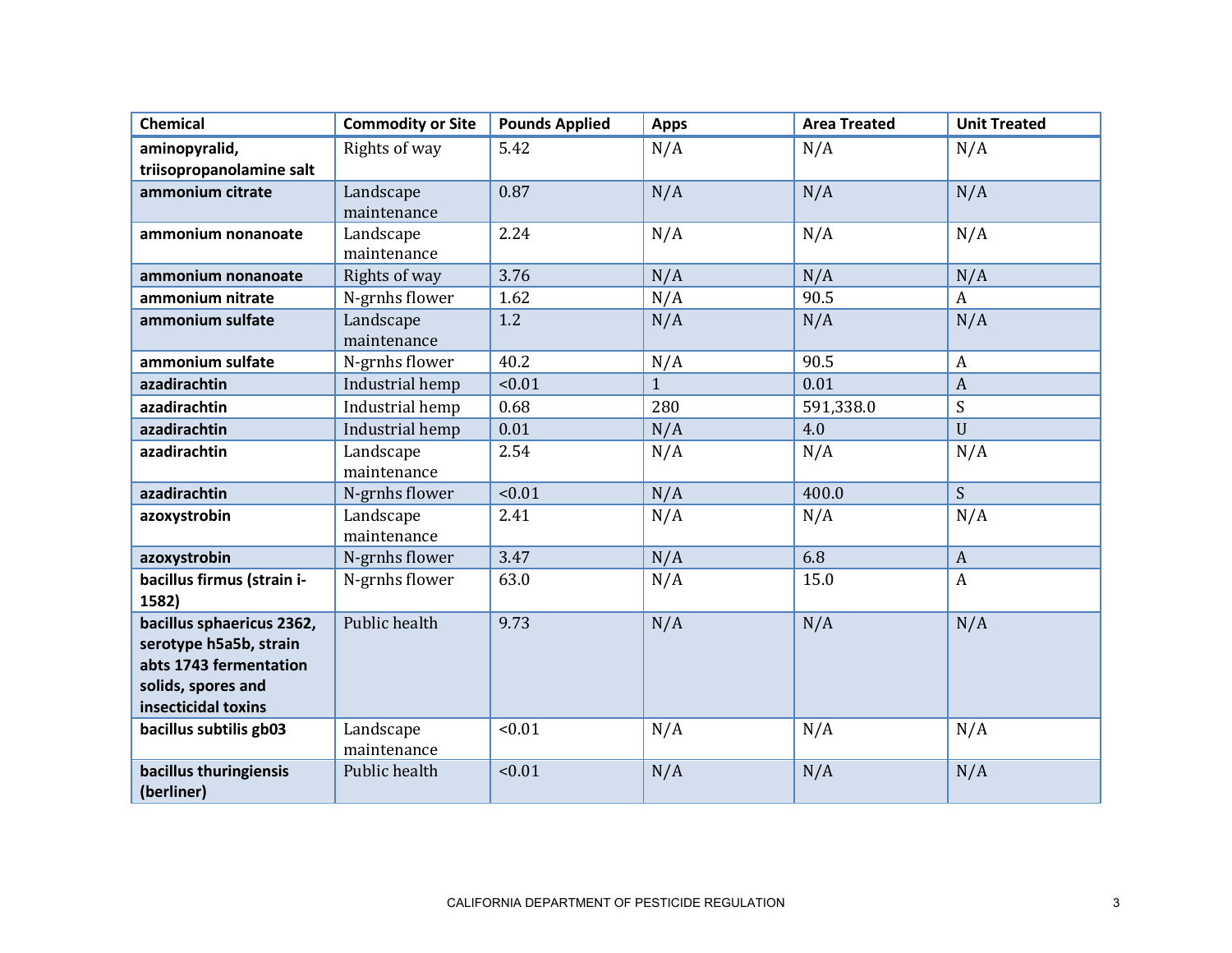| <b>Chemical</b>            | <b>Commodity or Site</b> | <b>Pounds Applied</b> | <b>Apps</b>  | <b>Area Treated</b> | <b>Unit Treated</b> |
|----------------------------|--------------------------|-----------------------|--------------|---------------------|---------------------|
| bacillus thuringiensis     | Landscape                | 0.19                  | N/A          | N/A                 | N/A                 |
| (berliner), subsp.         | maintenance              |                       |              |                     |                     |
| israelensis, serotype h-14 |                          |                       |              |                     |                     |
| bacillus thuringiensis     | Public health            | 8.28                  | N/A          | N/A                 | N/A                 |
| (berliner), subsp.         |                          |                       |              |                     |                     |
| israelensis, serotype h-14 |                          |                       |              |                     |                     |
| bacillus thuringiensis,    | Industrial hemp          | 5.8                   | 27           | 44,308.0            | S                   |
| subsp. israelensis, strain |                          |                       |              |                     |                     |
| am 65-52                   |                          |                       |              |                     |                     |
| bacillus thuringiensis,    | Industrial hemp          | 0.94                  | N/A          | 8.0                 | $\mathbf{U}$        |
| subsp. israelensis, strain |                          |                       |              |                     |                     |
| am 65-52                   |                          |                       |              |                     |                     |
| bacillus thuringiensis,    | Landscape                | 0.07                  | N/A          | N/A                 | N/A                 |
| subsp. kurstaki, strain    | maintenance              |                       |              |                     |                     |
| abts-351, fermentation     |                          |                       |              |                     |                     |
| solids and solubles        |                          |                       |              |                     |                     |
| beauveria bassiana strain  | Industrial hemp          | 0.01                  | $\mathbf{1}$ | 300.0               | $\mathsf{S}$        |
| gha                        |                          |                       |              |                     |                     |
| benzoic acid               | Rights of way            | 0.03                  | N/A          | N/A                 | N/A                 |
| bifenazate                 | Landscape                | 0.01                  | N/A          | N/A                 | N/A                 |
|                            | maintenance              |                       |              |                     |                     |
| bifenthrin                 | Landscape<br>maintenance | 1.5                   | N/A          | N/A                 | N/A                 |
| bifenthrin                 | Structural pest          | 78.14                 | N/A          | N/A                 | N/A                 |
|                            | control                  |                       |              |                     |                     |
| borax                      | Industrial site          | 0.07                  | N/A          | 41,500.0            | S                   |
| borax                      | Landscape                | 0.17                  | N/A          | N/A                 | N/A                 |
|                            | maintenance              |                       |              |                     |                     |
| borax                      | Structural pest          | 18.93                 | N/A          | N/A                 | N/A                 |
|                            | control                  |                       |              |                     |                     |
| boric acid                 | Landscape                | 0.2                   | N/A          | N/A                 | N/A                 |
|                            | maintenance              |                       |              |                     |                     |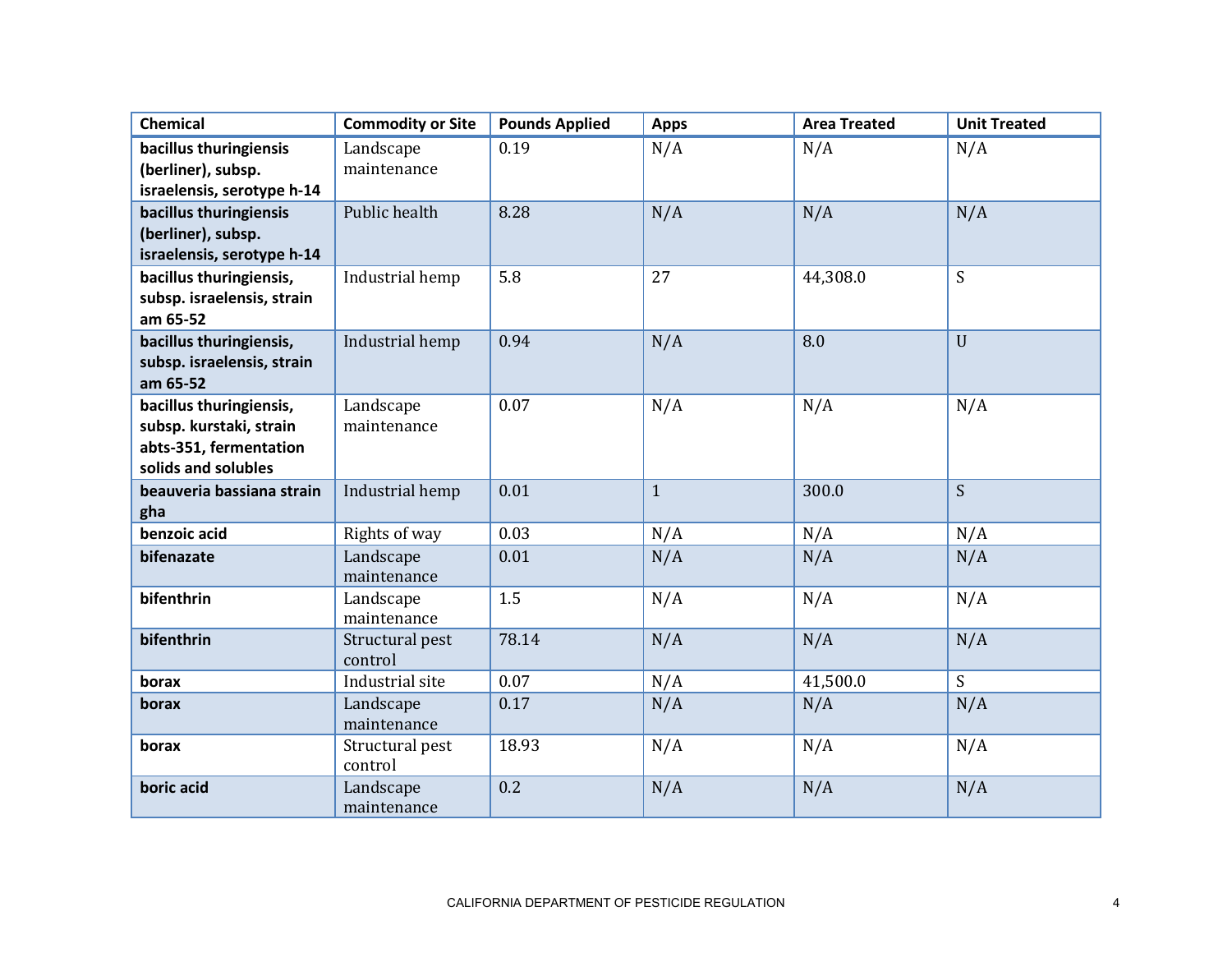| <b>Chemical</b>                                                | <b>Commodity or Site</b>   | <b>Pounds Applied</b> | <b>Apps</b>    | <b>Area Treated</b> | <b>Unit Treated</b> |
|----------------------------------------------------------------|----------------------------|-----------------------|----------------|---------------------|---------------------|
| boric acid                                                     | Public health              | <0.01                 | N/A            | N/A                 | N/A                 |
| boric acid                                                     | Structural pest<br>control | 870.77                | N/A            | N/A                 | N/A                 |
| boscalid                                                       | Landscape<br>maintenance   | < 0.01                | N/A            | N/A                 | N/A                 |
| brodifacoum                                                    | Structural pest<br>control | 0.02                  | N/A            | N/A                 | N/A                 |
| bromadiolone                                                   | Landscape<br>maintenance   | < 0.01                | N/A            | N/A                 | N/A                 |
| bromadiolone                                                   | Structural pest<br>control | 0.31                  | N/A            | N/A                 | N/A                 |
| bromethalin                                                    | Landscape<br>maintenance   | < 0.01                | N/A            | N/A                 | N/A                 |
| bromethalin                                                    | Public health              | 0.07                  | N/A            | N/A                 | N/A                 |
| bromethalin                                                    | Structural pest<br>control | <0.01                 | N/A            | N/A                 | N/A                 |
| 1-bromo-3-chloro-5,5-<br>dimethyl hydantoin                    | Water (industrial)         | 2,088.93              | N/A            | 29.0                | $\mathbf U$         |
| burkholderia sp strain<br>a396 cells and<br>fermentation media | Industrial hemp            | 3.43                  | 17             | 9,741.0             | S                   |
| burkholderia sp strain<br>a396 cells and<br>fermentation media | Industrial hemp            | 0.14                  | $\overline{2}$ | 600.0               | $\mathbf{U}$        |
| canola oil                                                     | Industrial hemp            | 1.34                  | 5              | 5,000.0             | S                   |
| canola oil                                                     | Landscape<br>maintenance   | 1.04                  | N/A            | N/A                 | N/A                 |
| capric acid                                                    | Landscape<br>maintenance   | 1.69                  | N/A            | N/A                 | N/A                 |
| caprylic acid                                                  | Landscape<br>maintenance   | 2.48                  | N/A            | N/A                 | N/A                 |
| capsicum oleoresin                                             | Industrial hemp            | 0.57                  | 25             | 174,800.0           | S                   |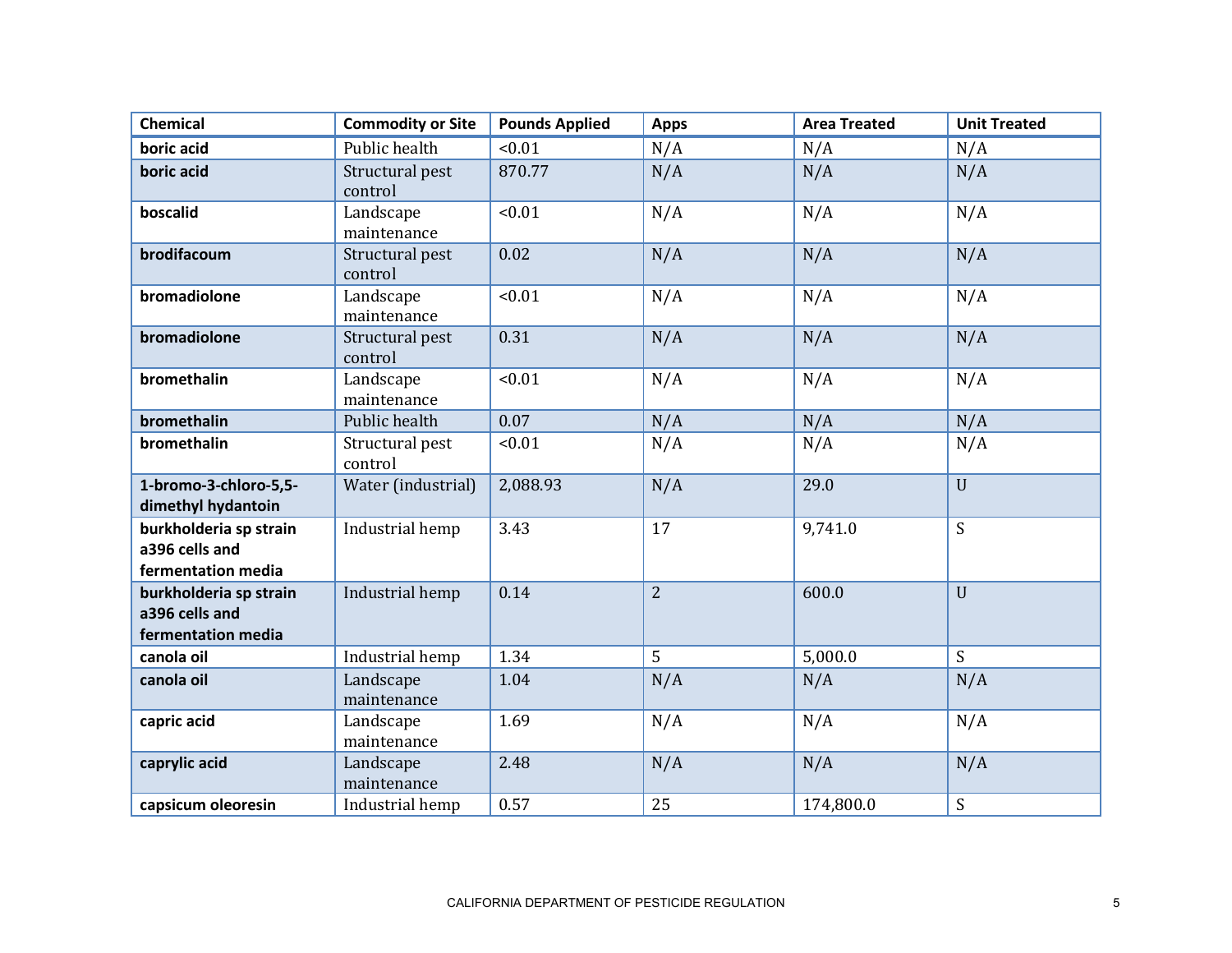| <b>Chemical</b>                            | <b>Commodity or Site</b>   | <b>Pounds Applied</b> | <b>Apps</b> | <b>Area Treated</b> | <b>Unit Treated</b> |
|--------------------------------------------|----------------------------|-----------------------|-------------|---------------------|---------------------|
| carbon                                     | Landscape<br>maintenance   | 0.53                  | N/A         | N/A                 | N/A                 |
| carbon                                     | Structural pest<br>control | 1.03                  | N/A         | N/A                 | N/A                 |
| carfentrazone-ethyl                        | Landscape<br>maintenance   | 0.94                  | N/A         | N/A                 | N/A                 |
| carfentrazone-ethyl                        | N-grnhs flower             | 7.73                  | N/A         | 293.96              | $\boldsymbol{A}$    |
| carfentrazone-ethyl                        | N-grnhs flower             | 0.06                  | N/A         | 89,000.0            | S                   |
| carfentrazone-ethyl                        | N-outdr flower             | 1.0                   | N/A         | 40.0                | $\boldsymbol{A}$    |
| chlorantraniliprole                        | Landscape<br>maintenance   | < 0.01                | N/A         | N/A                 | N/A                 |
| chlorantraniliprole                        | N-grnhs flower             | 16.69                 | N/A         | 159.0               | $\mathbf{A}$        |
| chlorantraniliprole                        | Structural pest<br>control | 6.83                  | N/A         | N/A                 | N/A                 |
| chlorfenapyr                               | Structural pest<br>control | 122.58                | N/A         | N/A                 | N/A                 |
| chlorflurenol, methyl<br>ester             | Landscape<br>maintenance   | 0.04                  | N/A         | N/A                 | N/A                 |
| chlorine dioxide                           | Structural pest<br>control | < 0.01                | N/A         | N/A                 | N/A                 |
| 5-chloro-2-methyl-4-<br>isothiazolin-3-one | Water (industrial)         | 6.2                   | N/A         | 472.0               | $\mathbf{U}$        |
| chlorophacinone                            | Landscape<br>maintenance   | < 0.01                | N/A         | N/A                 | N/A                 |
| chlorothalonil                             | N-grnhs flower             | 1,610.67              | N/A         | 300.31              | $\mathbf{A}$        |
| chlorothalonil                             | N-grnhs flower             | 1.17                  | N/A         | 10,000.0            | S                   |
| chlorsulfuron                              | Rights of way              | 0.75                  | N/A         | N/A                 | N/A                 |
| cholecalciferol                            | Landscape<br>maintenance   | < 0.01                | N/A         | N/A                 | N/A                 |
| cholecalciferol                            | Regulatory pest<br>control | 10.01                 | N/A         | N/A                 | N/A                 |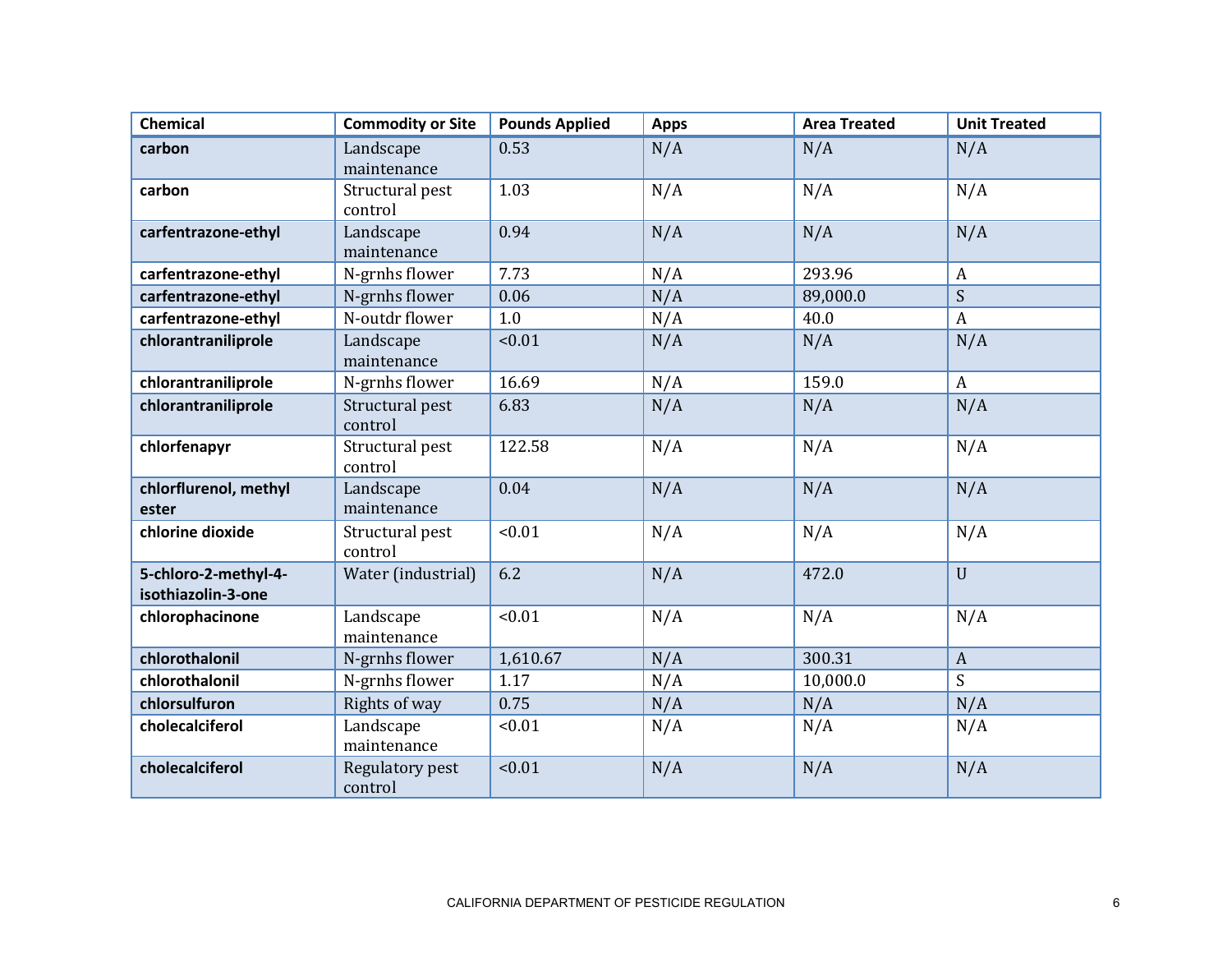| <b>Chemical</b>                             | <b>Commodity or Site</b>   | <b>Pounds Applied</b> | <b>Apps</b> | <b>Area Treated</b> | <b>Unit Treated</b> |
|---------------------------------------------|----------------------------|-----------------------|-------------|---------------------|---------------------|
| cholecalciferol                             | Structural pest<br>control | 0.24                  | N/A         | N/A                 | N/A                 |
| chromobacterium<br>subtsugae strain praa4-1 | Industrial hemp            | 0.97                  | 38          | 22,466.0            | S                   |
| clarified hydrophobic                       | Industrial hemp            | 9.25                  | 53          | 28,160.0            | S                   |
| extract of neem oil                         |                            |                       |             |                     |                     |
| clarified hydrophobic                       | Landscape                  | 5.19                  | N/A         | N/A                 | N/A                 |
| extract of neem oil                         | maintenance                |                       |             |                     |                     |
| clopyralid,                                 | Landscape                  | 95.31                 | N/A         | N/A                 | N/A                 |
| monoethanolamine salt                       | maintenance                |                       |             |                     |                     |
| clopyralid,                                 | N-grnhs flower             | 29.25                 | N/A         | 145.0               | $\mathbf{A}$        |
| monoethanolamine salt                       |                            |                       |             |                     | $\overline{S}$      |
| clopyralid,<br>monoethanolamine salt        | N-grnhs flower             | 0.22                  | N/A         | 79,000.0            |                     |
| clothianidin                                | Landscape                  | 0.85                  | N/A         | N/A                 | N/A                 |
|                                             | maintenance                |                       |             |                     |                     |
| clothianidin                                | N-grnhs flower             | 0.2                   | N/A         | 1.0                 | $\boldsymbol{A}$    |
| clothianidin                                | N-grnhs flower             | 0.03                  | N/A         | 15,000.0            | $\mathsf{S}$        |
| clothianidin                                | Regulatory pest<br>control | 0.09                  | N/A         | N/A                 | N/A                 |
| clothianidin                                | Structural pest<br>control | 0.45                  | N/A         | N/A                 | N/A                 |
| copper ammonium<br>complex                  | Landscape<br>maintenance   | 2.49                  | N/A         | N/A                 | N/A                 |
| copper diammonium<br>diacetate complex      | Landscape<br>maintenance   | 0.27                  | N/A         | N/A                 | N/A                 |
| copper hydroxide                            | Landscape<br>maintenance   | 1.5                   | N/A         | N/A                 | N/A                 |
| copper octanoate                            | Landscape<br>maintenance   | < 0.01                | N/A         | N/A                 | N/A                 |
| copper oxychloride                          | Landscape<br>maintenance   | 1.66                  | N/A         | N/A                 | N/A                 |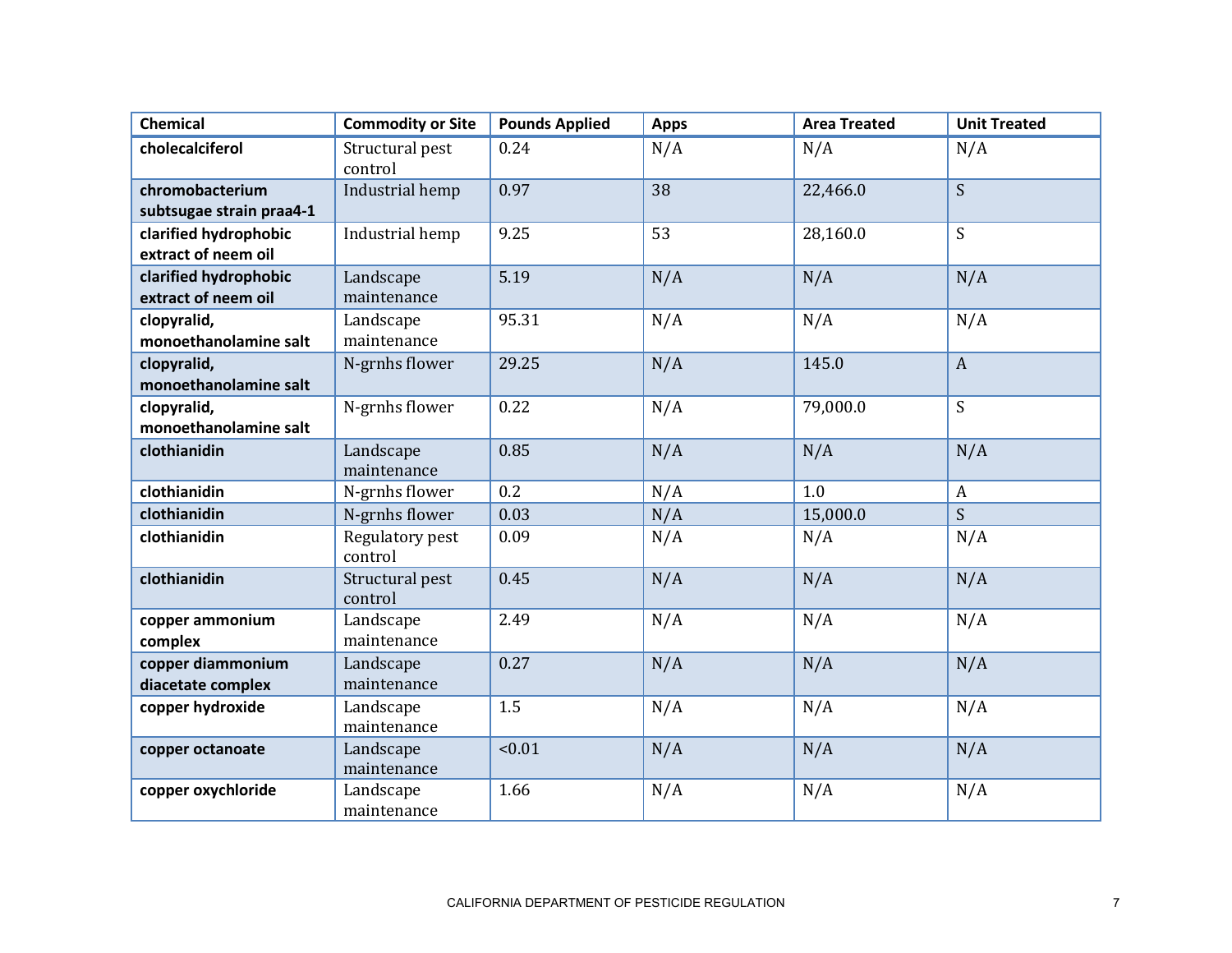| <b>Chemical</b>           | <b>Commodity or Site</b>   | <b>Pounds Applied</b> | <b>Apps</b> | <b>Area Treated</b> | <b>Unit Treated</b> |
|---------------------------|----------------------------|-----------------------|-------------|---------------------|---------------------|
| cottonseed oil            | Industrial hemp            | 0.58                  | 3           | 1,792.0             | S.                  |
| coyote urine              | Structural pest<br>control | 0.13                  | N/A         | N/A                 | N/A                 |
| cyflumetofen              | Landscape<br>maintenance   | 0.2                   | N/A         | N/A                 | N/A                 |
| cyfluthrin                | Structural pest<br>control | 447.04                | N/A         | N/A                 | N/A                 |
| beta-cyfluthrin           | Landscape<br>maintenance   | 0.08                  | N/A         | N/A                 | N/A                 |
| beta-cyfluthrin           | Structural pest<br>control | 62.6                  | N/A         | N/A                 | N/A                 |
| cypermethrin              | Structural pest<br>control | 3.39                  | N/A         | N/A                 | N/A                 |
| $2,4-d$                   | Landscape<br>maintenance   | 0.11                  | N/A         | N/A                 | N/A                 |
| 2,4-d, 2-ethylhexyl ester | Landscape<br>maintenance   | 5.84                  | N/A         | N/A                 | N/A                 |
| 2,4-d, 2-ethylhexyl ester | N-grnhs flower             | 128.19                | N/A         | 282.46              | $\boldsymbol{A}$    |
| 2,4-d, 2-ethylhexyl ester | N-grnhs flower             | 2.22                  | N/A         | 84,000.0            | S                   |
| 2,4-d, 2-ethylhexyl ester | N-outdr flower             | 46.27                 | N/A         | 40.0                | $\overline{A}$      |
| ddvp                      | Regulatory pest<br>control | 0.27                  | N/A         | N/A                 | N/A                 |
| ddvp                      | Structural pest<br>control | 1.79                  | N/A         | N/A                 | N/A                 |
| ddvp, other related       | Regulatory pest<br>control | 0.02                  | N/A         | N/A                 | N/A                 |
| ddvp, other related       | Structural pest<br>control | 0.07                  | N/A         | N/A                 | N/A                 |
| deltamethrin              | Structural pest<br>control | 58.65                 | N/A         | N/A                 | N/A                 |
| diatomaceous earth        | Structural pest<br>control | 64.99                 | N/A         | N/A                 | N/A                 |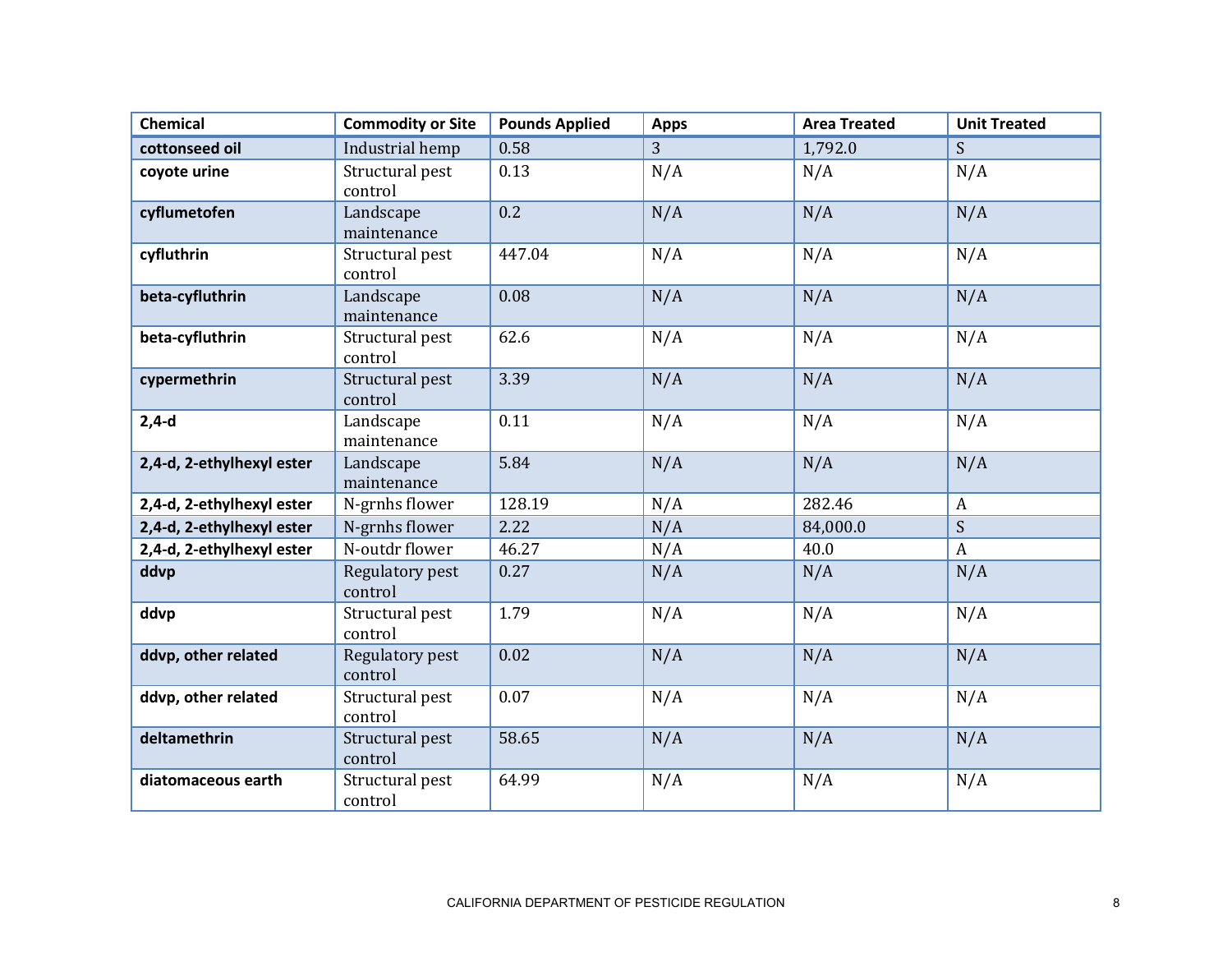| <b>Chemical</b>            | <b>Commodity or Site</b> | <b>Pounds Applied</b> | <b>Apps</b> | <b>Area Treated</b> | <b>Unit Treated</b> |
|----------------------------|--------------------------|-----------------------|-------------|---------------------|---------------------|
| diatomaceous earth,        | Structural pest          | < 0.01                | N/A         | N/A                 | N/A                 |
| other related              | control                  |                       |             |                     |                     |
| diazinon                   | Structural pest          | 1.19                  | N/A         | N/A                 | N/A                 |
|                            | control                  |                       |             |                     |                     |
| 2,2-dibromo-3-             | Water (industrial)       | 48.79                 | N/A         | 56.0                | $\mathbf{U}$        |
| nitrilopropionamide        |                          |                       |             |                     |                     |
| dicamba                    | Landscape                | 0.37                  | N/A         | N/A                 | N/A                 |
|                            | maintenance              |                       |             |                     |                     |
| dicamba                    | N-grnhs flower           | 8.19                  | N/A         | 282.46              | $\overline{A}$      |
| dicamba                    | N-grnhs flower           | 0.13                  | N/A         | 84,000.0            | S                   |
| dicamba                    | N-outdr flower           | 2.77                  | N/A         | 40.0                | $\boldsymbol{A}$    |
| 1,3-dichloro-5,5-          | Water (industrial)       | 852.56                | N/A         | 24.0                | $\mathbf{U}$        |
| dimethylhydantoin          |                          |                       |             |                     |                     |
| 1,3-dichloro-5-ethyl-5-    | Water (industrial)       | 469.06                | N/A         | 24.0                | $\mathbf U$         |
| methylhydantoin            |                          |                       |             |                     |                     |
| didecyl dimethyl           | Regulatory pest          | 0.01                  | N/A         | N/A                 | N/A                 |
| ammonium chloride          | control                  |                       |             |                     |                     |
| didecyl dimethyl           | Structural pest          | 0.05                  | N/A         | N/A                 | N/A                 |
| ammonium chloride          | control                  |                       |             |                     |                     |
| diethylene glycol          | Landscape                | 0.01                  | N/A         | N/A                 | N/A                 |
|                            | maintenance              |                       |             |                     |                     |
| diethylene glycol          | Rights of way            | 6.54                  | N/A         | N/A                 | N/A                 |
| difethialone               | Regulatory pest          | < 0.01                | N/A         | N/A                 | N/A                 |
|                            | control                  |                       |             |                     |                     |
| difethialone               | Structural pest          | 0.2                   | N/A         | N/A                 | N/A                 |
|                            | control                  |                       |             |                     |                     |
| diglycolamine salt of 3,6- | N-grnhs flower           | 2.98                  | N/A         | 6.0                 | $\boldsymbol{A}$    |
| dichloro-o-anisic acid     |                          |                       |             |                     |                     |
| dikegulac sodium           | Landscape                | 4.05                  | N/A         | N/A                 | N/A                 |
|                            | maintenance              |                       |             |                     |                     |
| dimethyl alkyl tertiary    | Rights of way            | 0.03                  | N/A         | N/A                 | N/A                 |
| amines                     |                          |                       |             |                     |                     |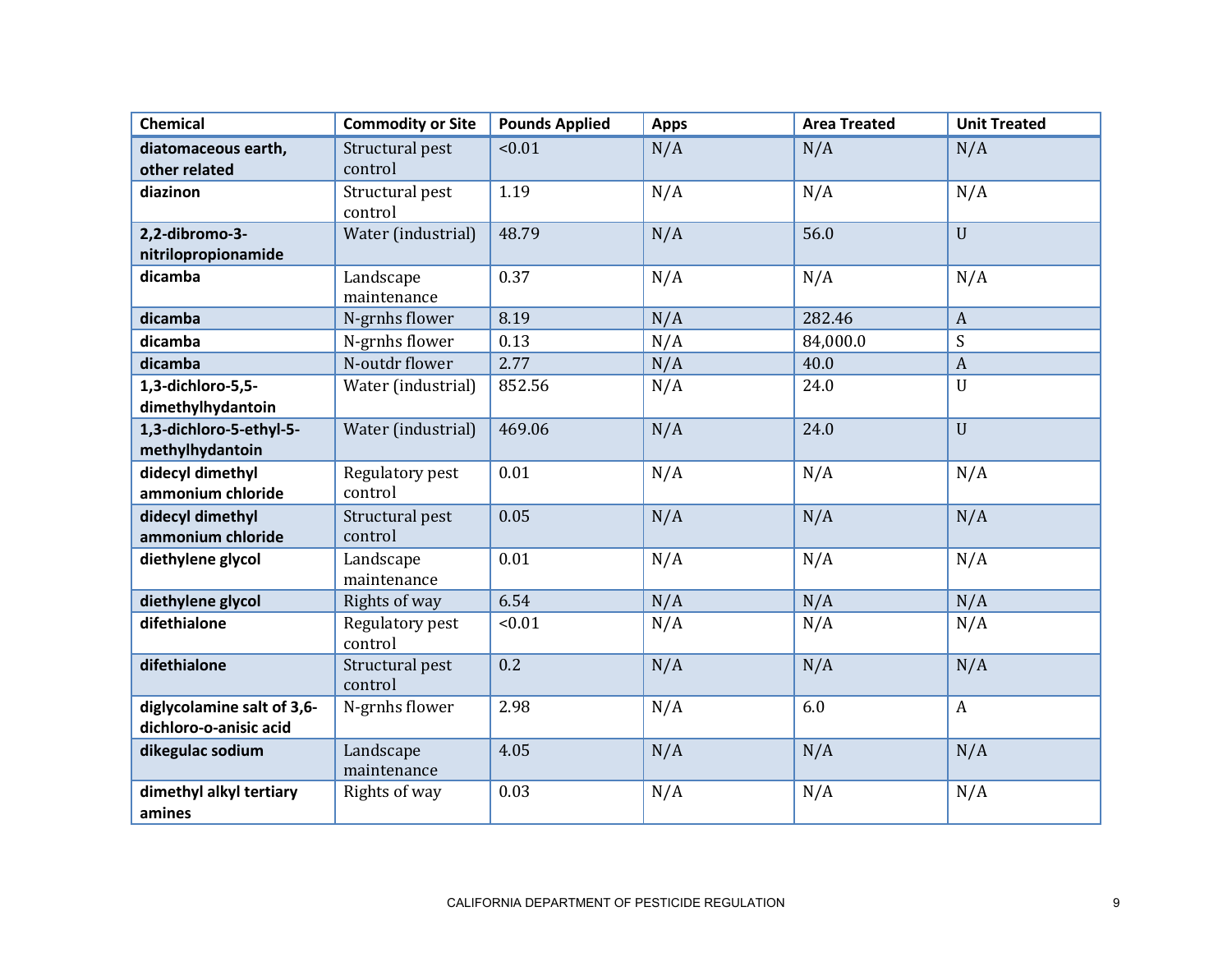| <b>Chemical</b>                       | <b>Commodity or Site</b>   | <b>Pounds Applied</b> | <b>Apps</b> | <b>Area Treated</b> | <b>Unit Treated</b> |
|---------------------------------------|----------------------------|-----------------------|-------------|---------------------|---------------------|
| dimethylpolysiloxane                  | Landscape<br>maintenance   | 2.29                  | N/A         | N/A                 | N/A                 |
| dimethylpolysiloxane                  | Rights of way              | 4.14                  | N/A         | N/A                 | N/A                 |
| dinotefuran                           | Landscape<br>maintenance   | 1.2                   | N/A         | N/A                 | N/A                 |
| dinotefuran                           | N-grnhs flower             | 0.11                  | N/A         | 3.0                 | $\mathbf{U}$        |
| dinotefuran                           | Structural pest<br>control | 53.57                 | N/A         | N/A                 | N/A                 |
| dioctyl dimethyl<br>ammonium chloride | Structural pest<br>control | < 0.01                | N/A         | N/A                 | N/A                 |
| dioctyl dimethyl<br>ammonium chloride | Water (industrial)         | 56.14                 | N/A         | 1.0                 | $\overline{U}$      |
| diphacinone                           | Landscape<br>maintenance   | 0.02                  | N/A         | N/A                 | N/A                 |
| diphacinone                           | Structural pest<br>control | 0.09                  | N/A         | N/A                 | N/A                 |
| diphacinone, sodium salt              | Structural pest<br>control | 0.01                  | N/A         | N/A                 | N/A                 |
| diquat dibromide                      | Landscape<br>maintenance   | 2.34                  | N/A         | N/A                 | N/A                 |
| diquat dibromide                      | N-outdr flower             | 0.29                  | N/A         | 10,000.0            | S                   |
| diquat dibromide                      | Rights of way              | 7.55                  | N/A         | N/A                 | N/A                 |
| disodium octaborate<br>tetrahydrate   | Structural pest<br>control | 1,103.69              | N/A         | N/A                 | N/A                 |
| dithiopyr                             | Landscape<br>maintenance   | 13.68                 | N/A         | N/A                 | N/A                 |
| dithiopyr                             | Rights of way              | 17.88                 | N/A         | N/A                 | N/A                 |
| esbiothrin                            | Landscape<br>maintenance   | < 0.01                | N/A         | N/A                 | N/A                 |
| esfenvalerate                         | Regulatory pest<br>control | 0.6                   | N/A         | N/A                 | N/A                 |
| esfenvalerate                         | Structural pest<br>control | 3.52                  | N/A         | N/A                 | N/A                 |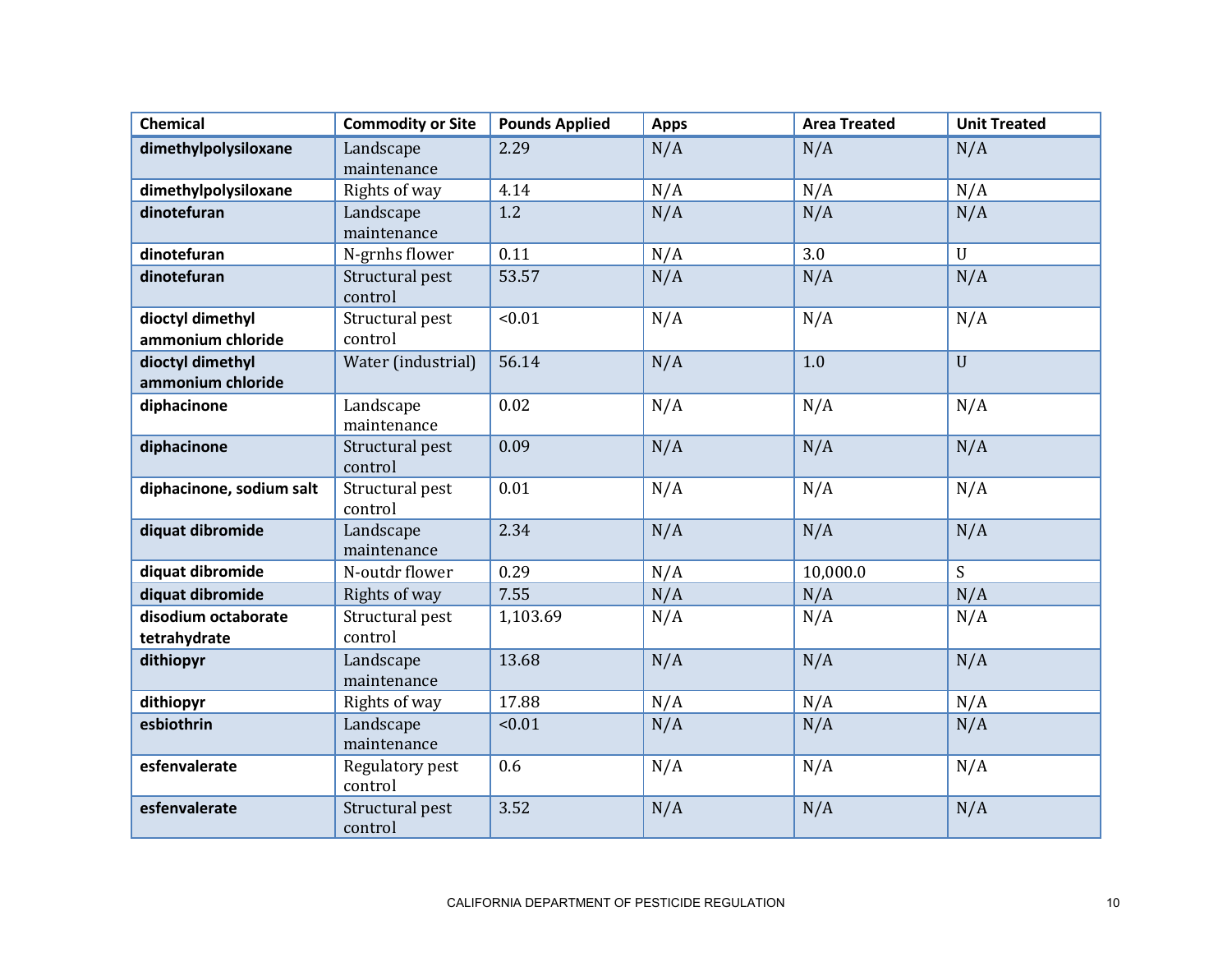| Chemical           | <b>Commodity or Site</b>        | <b>Pounds Applied</b> | <b>Apps</b> | <b>Area Treated</b> | <b>Unit Treated</b> |
|--------------------|---------------------------------|-----------------------|-------------|---------------------|---------------------|
| ethephon           | Landscape<br>maintenance        | 0.31                  | N/A         | N/A                 | N/A                 |
| ethephon           | N-grnhs flower                  | 325.28                | N/A         | 96.75               | $\mathbf{A}$        |
| ethephon           | N-grnhs plants in<br>containers | 9.36                  | N/A         | 2.75                | $\boldsymbol{A}$    |
| etofenprox         | Regulatory pest<br>control      | 1.83                  | N/A         | N/A                 | N/A                 |
| etofenprox         | Structural pest<br>control      | 1.4                   | N/A         | N/A                 | N/A                 |
| ethofumesate       | N-grnhs flower                  | 1,214.02              | N/A         | 231.2               | $\mathbf{A}$        |
| fatty acids, mixed | Landscape<br>maintenance        | 0.03                  | N/A         | N/A                 | N/A                 |
| fatty acids, mixed | Rights of way                   | 11.65                 | N/A         | N/A                 | N/A                 |
| ferric sodium edta | Landscape<br>maintenance        | 0.82                  | N/A         | N/A                 | N/A                 |
| ferric sodium edta | N-grnhs<br>transplants          | 0.01                  | N/A         | 45.0                | S.                  |
| fipronil           | Landscape<br>maintenance        | 0.8                   | N/A         | N/A                 | N/A                 |
| fipronil           | Regulatory pest<br>control      | < 0.01                | N/A         | N/A                 | N/A                 |
| fipronil           | Structural pest<br>control      | 258.76                | N/A         | N/A                 | N/A                 |
| fluazifop-p-butyl  | Landscape<br>maintenance        | 0.17                  | N/A         | N/A                 | N/A                 |
| fluazifop-p-butyl  | N-grnhs flower                  | 9.26                  | N/A         | 75.61               | $\mathbf{A}$        |
| fluazifop-p-butyl  | N-grnhs plants in<br>containers | 1.69                  | N/A         | 10.0                | $\mathbf{A}$        |
| fludioxonil        | Landscape<br>maintenance        | 0.02                  | N/A         | N/A                 | N/A                 |
| fludioxonil        | N-grnhs flower                  | 2.69                  | N/A         | 6.0                 | $\mathbf{A}$        |
| fludioxonil        | N-grnhs flower                  | 0.05                  | N/A         | 10,000.0            | S                   |
| fluopyram          | N-grnhs flower                  | 4.01                  | N/A         | 9.0                 | $\mathbf{A}$        |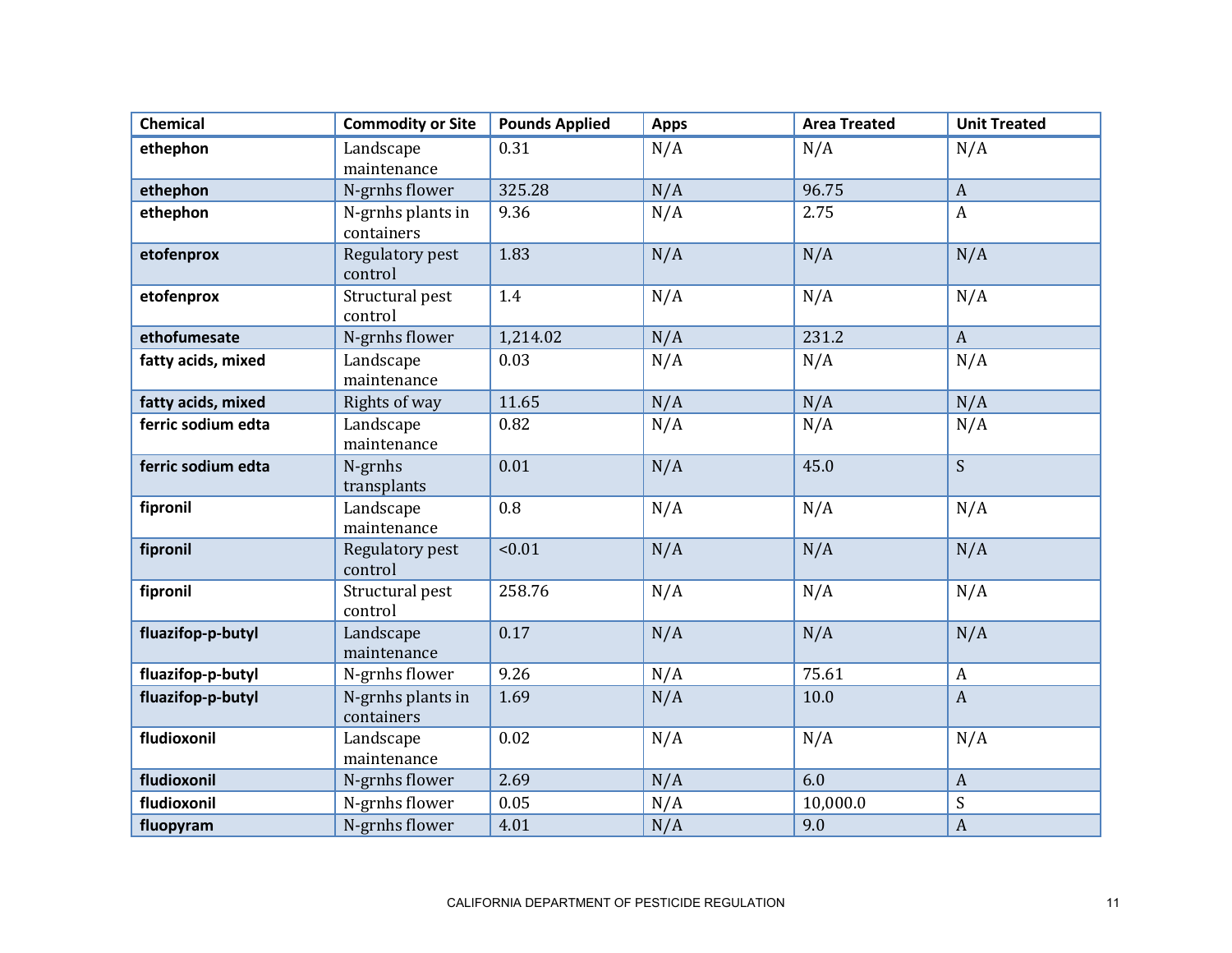| <b>Chemical</b>         | <b>Commodity or Site</b> | <b>Pounds Applied</b> | <b>Apps</b> | <b>Area Treated</b> | <b>Unit Treated</b> |
|-------------------------|--------------------------|-----------------------|-------------|---------------------|---------------------|
| flurecol-methyl         | Landscape                | 0.01                  | N/A         | N/A                 | N/A                 |
|                         | maintenance              |                       |             |                     |                     |
| flurprimidol            | Landscape                | 2.85                  | N/A         | N/A                 | N/A                 |
|                         | maintenance              |                       |             |                     |                     |
| flutolanil              | N-grnhs flower           | 29.66                 | N/A         | 3.5                 | $\mathbf{A}$        |
| tau-fluvalinate         | Landscape                | 0.68                  | N/A         | N/A                 | N/A                 |
|                         | maintenance              |                       |             |                     |                     |
| fluxapyroxad            | N-grnhs flower           | 0.65                  | N/A         | 3.0                 | $\mathbf{A}$        |
| fosetyl-al              | Landscape                | 2.84                  | N/A         | N/A                 | N/A                 |
|                         | maintenance              |                       |             |                     |                     |
| fox urine               | Landscape                | 0.01                  | N/A         | N/A                 | N/A                 |
|                         | maintenance              |                       |             |                     |                     |
| fox urine               | Structural pest          | 0.03                  | N/A         | N/A                 | N/A                 |
|                         | control                  |                       |             |                     |                     |
| free fatty acids and/or | Landscape                | 1.83                  | N/A         | N/A                 | N/A                 |
| amine salts             | maintenance              |                       |             |                     |                     |
| freon 12                | Landscape                | 0.31                  | N/A         | N/A                 | N/A                 |
|                         | maintenance              |                       |             |                     |                     |
| gamma-cyhalothrin       | Structural pest          | 1.01                  | N/A         | N/A                 | N/A                 |
|                         | control                  |                       |             |                     |                     |
| garlic                  | Industrial hemp          | 1.77                  | 25          | 174,800.0           | $\overline{S}$      |
| garlic                  | Rights of way            | 0.45                  | N/A         | N/A                 | N/A                 |
| glufosinate-ammonium    | Landscape                | 11.02                 | N/A         | N/A                 | N/A                 |
|                         | maintenance              |                       |             |                     |                     |
| glufosinate-ammonium    | N-grnhs flower           | 0.09                  | N/A         | 3,500.0             | $\overline{S}$      |
| glufosinate-ammonium    | Rights of way            | 2.74                  | N/A         | N/A                 | N/A                 |
| glutaraldehyde          | Water (industrial)       | 1,469.03              | N/A         | 71.0                | $\mathbf U$         |
| glyphosate,             | Rights of way            | 35.02                 | N/A         | N/A                 | N/A                 |
| dimethylamine salt      |                          |                       |             |                     |                     |
| glyphosate,             | Landscape                | 198.38                | N/A         | N/A                 | N/A                 |
| isopropylamine salt     | maintenance              |                       |             |                     |                     |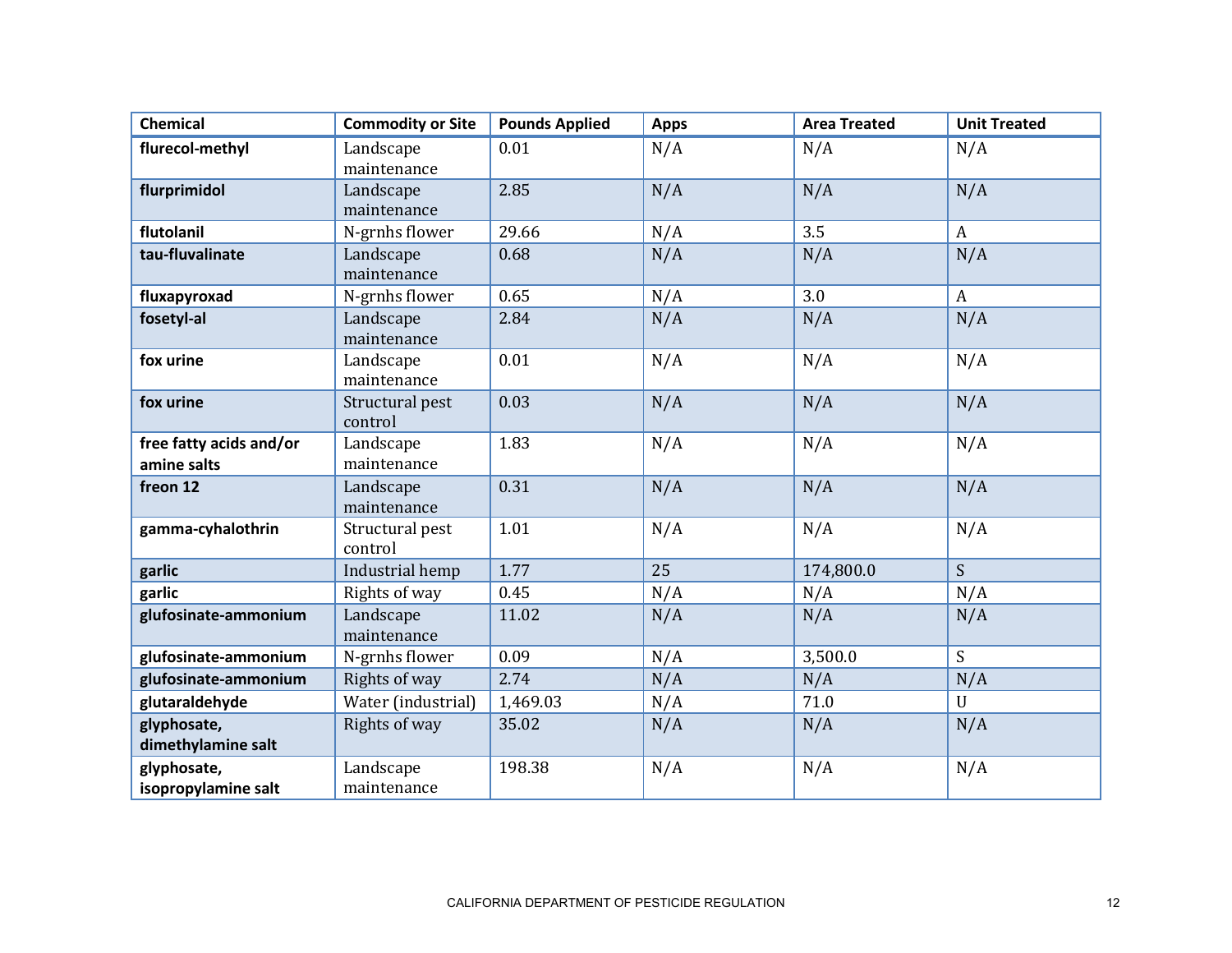| <b>Chemical</b>        | <b>Commodity or Site</b> | <b>Pounds Applied</b> | <b>Apps</b> | <b>Area Treated</b> | <b>Unit Treated</b> |
|------------------------|--------------------------|-----------------------|-------------|---------------------|---------------------|
| glyphosate,            | N-grnhs flower           | 2.22                  | N/A         | 0.5                 | $\mathbf{A}$        |
| isopropylamine salt    |                          |                       |             |                     |                     |
| glyphosate,            | N-grnhs flower           | 0.22                  | N/A         | 1.0                 | $\mathbf{U}$        |
| isopropylamine salt    |                          |                       |             |                     |                     |
| glyphosate,            | Rights of way            | 48.73                 | N/A         | N/A                 | N/A                 |
| isopropylamine salt    |                          |                       |             |                     |                     |
| glyphosate,            | Landscape                | 20.06                 | N/A         | N/A                 | N/A                 |
| monoammonium salt      | maintenance              |                       |             |                     |                     |
| glyphosate, potassium  | Landscape                | 397.83                | N/A         | N/A                 | N/A                 |
| salt                   | maintenance              |                       |             |                     |                     |
| glyphosate, potassium  | Rights of way            | 189.05                | N/A         | N/A                 | N/A                 |
| salt                   |                          |                       |             |                     |                     |
| halosulfuron-methyl    | Landscape                | 0.02                  | N/A         | N/A                 | N/A                 |
|                        | maintenance              |                       |             |                     |                     |
| heptamethyltrisiloxane | Rights of way            | 0.53                  | N/A         | N/A                 | N/A                 |
| ethoxylated            |                          |                       |             |                     |                     |
| heptyl butyrate        | Structural pest          | 0.01                  | N/A         | N/A                 | N/A                 |
|                        | control                  |                       |             |                     |                     |
| hydramethylnon         | Regulatory pest          | 0.01                  | N/A         | N/A                 | N/A                 |
|                        | control                  |                       |             |                     |                     |
| hydramethylnon         | Structural pest          | 1.06                  | N/A         | N/A                 | N/A                 |
|                        | control                  |                       |             |                     |                     |
| hydrogen peroxide      | Landscape                | 0.29                  | N/A         | N/A                 | N/A                 |
|                        | maintenance              |                       |             |                     |                     |
| hydrogen peroxide      | Water (industrial)       | 11.15                 | N/A         | 12.0                | $\mathbf{U}$        |
| hydroprene             | Landscape                | 0.01                  | N/A         | N/A                 | N/A                 |
|                        | maintenance              |                       |             |                     |                     |
| hydroprene             | Regulatory pest          | 0.93                  | N/A         | N/A                 | N/A                 |
|                        | control                  |                       |             |                     |                     |
| hydroprene             | Structural pest          | 40.61                 | N/A         | N/A                 | N/A                 |
|                        | control                  |                       |             |                     |                     |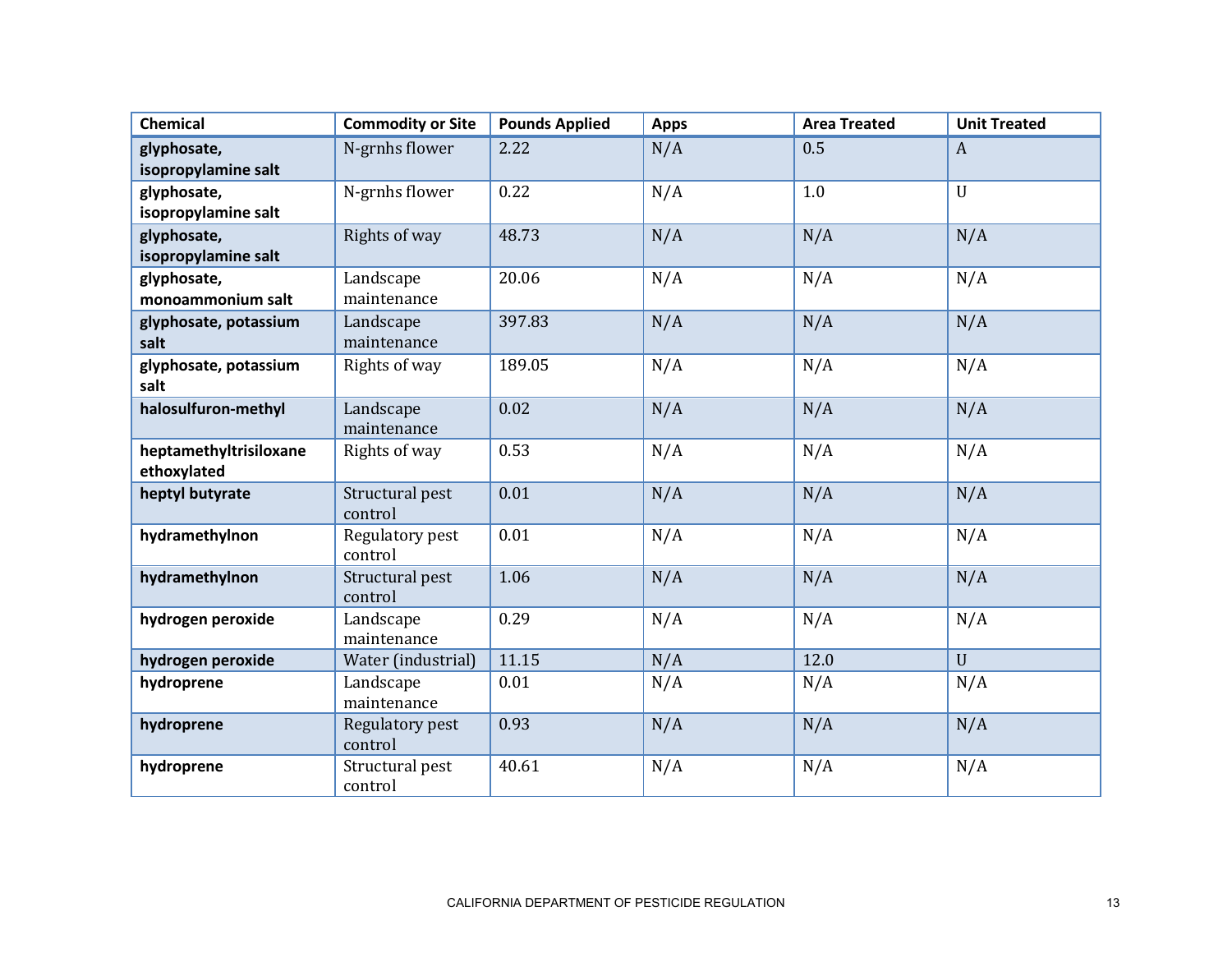| Chemical                                                  | <b>Commodity or Site</b>   | <b>Pounds Applied</b> | <b>Apps</b> | <b>Area Treated</b> | <b>Unit Treated</b> |
|-----------------------------------------------------------|----------------------------|-----------------------|-------------|---------------------|---------------------|
| imazamox, ammonium                                        | Landscape                  | 1.27                  | N/A         | N/A                 | N/A                 |
| salt                                                      | maintenance                |                       |             |                     |                     |
| imazapyr, isopropylamine                                  | Landscape                  | 5.7                   | N/A         | N/A                 | N/A                 |
| salt                                                      | maintenance                |                       |             |                     |                     |
| imazapyr, isopropylamine                                  | Rights of way              | 5.0                   | N/A         | N/A                 | N/A                 |
| salt                                                      |                            |                       |             |                     |                     |
| imidacloprid                                              | Landscape                  | 44.94                 | N/A         | N/A                 | N/A                 |
|                                                           | maintenance                | 0.15                  | N/A         | 6.0                 | $\mathbf{U}$        |
| imidacloprid                                              | N-grnhs flower             |                       |             |                     |                     |
| imidacloprid                                              | Regulatory pest<br>control | 0.41                  | N/A         | N/A                 | N/A                 |
| imidacloprid                                              | Structural pest<br>control | 116.64                | N/A         | N/A                 | N/A                 |
| indaziflam                                                | Landscape<br>maintenance   | 1.81                  | N/A         | N/A                 | N/A                 |
| indaziflam                                                | Rights of way              | 2.65                  | N/A         | N/A                 | N/A                 |
| indoxacarb                                                | Industrial site            | < 0.01                | N/A         | 39,780.0            | S                   |
| indoxacarb                                                | Landscape<br>maintenance   | 0.01                  | N/A         | N/A                 | N/A                 |
| indoxacarb                                                | N-grnhs flower             | 0.9                   | N/A         | 4.0                 | $\mathbf{A}$        |
| indoxacarb                                                | Public health              | 0.23                  | N/A         | N/A                 | N/A                 |
| indoxacarb                                                | Regulatory pest<br>control | 0.15                  | N/A         | N/A                 | N/A                 |
| indoxacarb                                                | Structural pest<br>control | 98.7                  | N/A         | N/A                 | N/A                 |
| iron phosphate                                            | Landscape<br>maintenance   | 1.25                  | N/A         | N/A                 | N/A                 |
| iron phosphate                                            | Structural pest<br>control | 0.3                   | N/A         | N/A                 | N/A                 |
| alpha-isooctadecyl-<br>omega-<br>hydroxypoly(oxyethylene) | Public health              | 10.47                 | N/A         | N/A                 | N/A                 |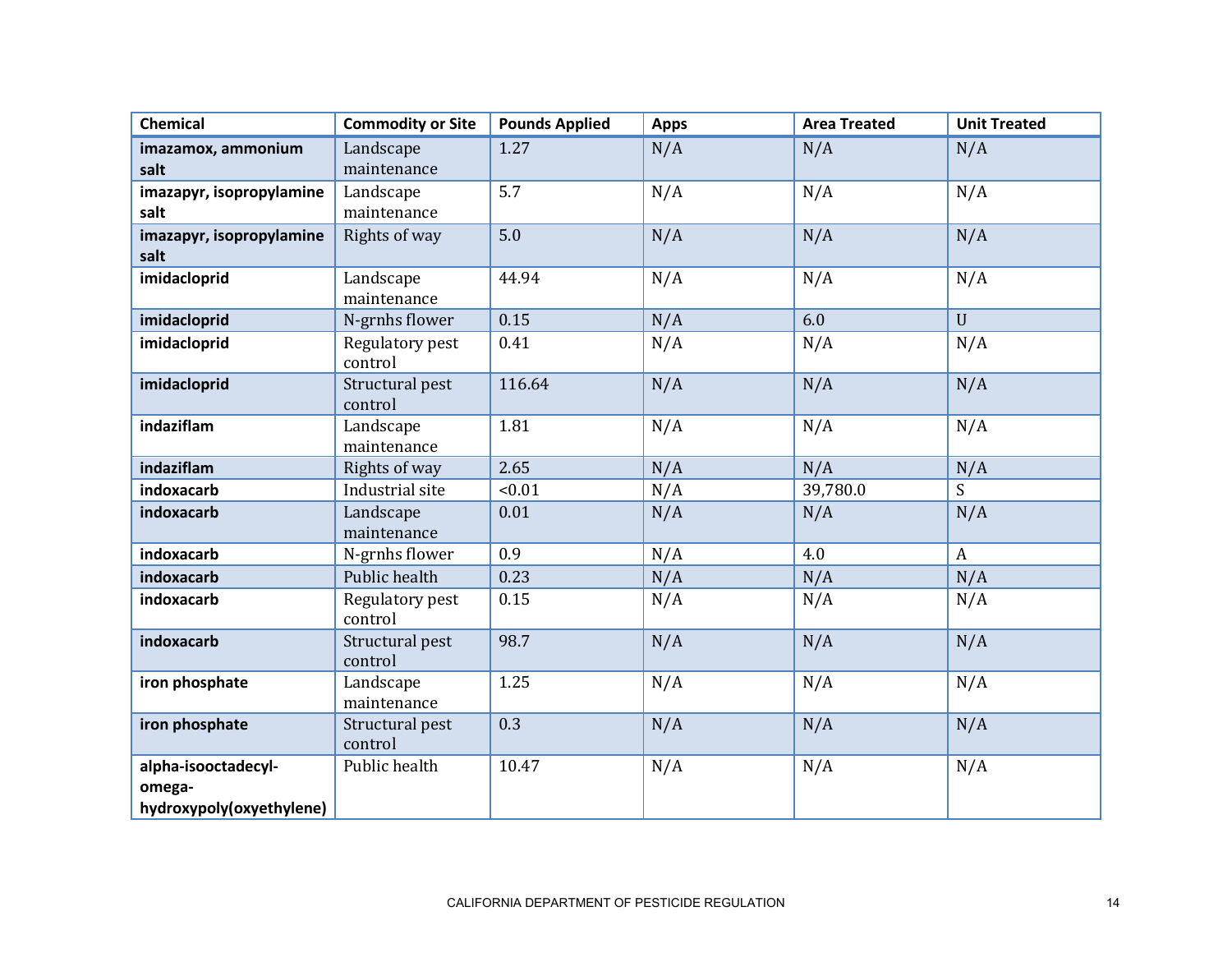| <b>Chemical</b>           | <b>Commodity or Site</b>   | <b>Pounds Applied</b> | <b>Apps</b> | <b>Area Treated</b> | <b>Unit Treated</b> |
|---------------------------|----------------------------|-----------------------|-------------|---------------------|---------------------|
| isopropyl alcohol         | Industrial hemp            | 0.02                  | 3           | 1,792.0             | S                   |
| isopropyl alcohol         | Regulatory pest<br>control | 5.4                   | N/A         | N/A                 | N/A                 |
| isopropyl alcohol         | Structural pest<br>control | 27.67                 | N/A         | N/A                 | N/A                 |
| isoxaben                  | Landscape<br>maintenance   | 20.51                 | N/A         | N/A                 | N/A                 |
| isoxaben                  | N-grnhs flower             | 24.76                 | N/A         | 47.0                | $\mathbf{A}$        |
| isoxaben                  | Rights of way              | 22.98                 | N/A         | N/A                 | N/A                 |
| (s)-kinoprene             | Landscape<br>maintenance   | 0.17                  | N/A         | N/A                 | N/A                 |
| lambda-cyhalothrin        | Structural pest<br>control | 6.15                  | N/A         | N/A                 | N/A                 |
| limonene                  | Landscape<br>maintenance   | 33.0                  | N/A         | N/A                 | N/A                 |
| limonene                  | Structural pest<br>control | 107.52                | N/A         | N/A                 | N/A                 |
| mancozeb                  | N-grnhs flower             | 40.0                  | N/A         | 2.25                | $\mathbf{A}$        |
| margosa oil               | Industrial hemp            | 15.06                 | 60          | 322,300.0           | S                   |
| margosa oil               | Landscape<br>maintenance   | 85.78                 | N/A         | N/A                 | N/A                 |
| margosa oil               | Structural pest<br>control | 0.12                  | N/A         | N/A                 | N/A                 |
| mcpa, 2-ethyl hexyl ester | Landscape<br>maintenance   | < 0.01                | N/A         | N/A                 | N/A                 |
| mecoprop-p                | Landscape<br>maintenance   | 1.51                  | N/A         | N/A                 | N/A                 |
| mecoprop-p                | N-grnhs flower             | 32.51                 | N/A         | 282.46              | $\mathbf{A}$        |
| mecoprop-p                | N-grnhs flower             | 0.46                  | N/A         | 84,000.0            | S                   |
| mecoprop-p                | N-outdr flower             | 9.52                  | N/A         | 40.0                | $\mathbf{A}$        |
| mefenoxam                 | Landscape<br>maintenance   | 1.37                  | N/A         | N/A                 | N/A                 |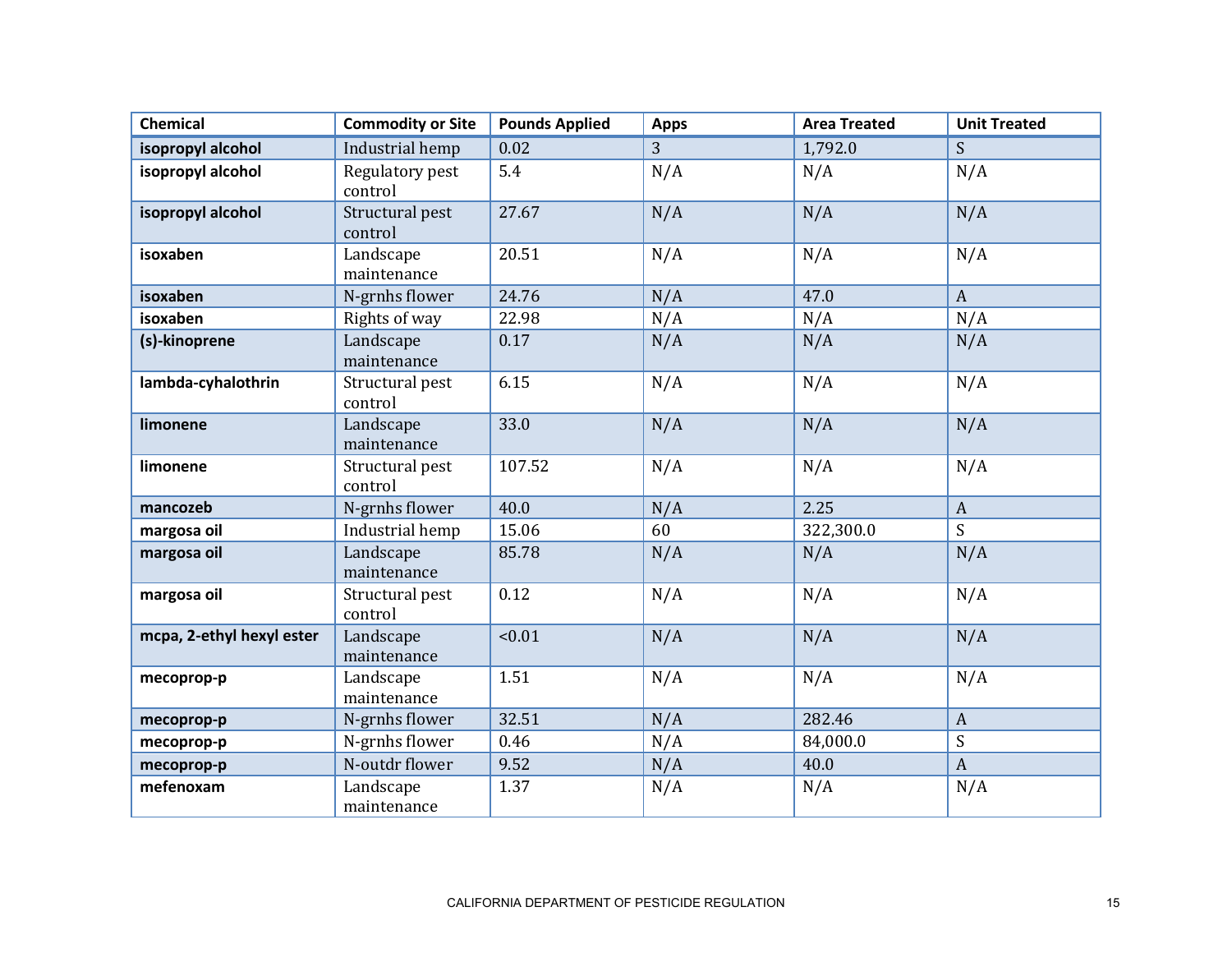| <b>Chemical</b>            | <b>Commodity or Site</b> | <b>Pounds Applied</b> | <b>Apps</b> | <b>Area Treated</b> | <b>Unit Treated</b> |
|----------------------------|--------------------------|-----------------------|-------------|---------------------|---------------------|
| mefenoxam, other           | Landscape                | 0.04                  | N/A         | N/A                 | N/A                 |
| related                    | maintenance              |                       |             |                     |                     |
| mesotrione                 | N-grnhs flower           | 6.33                  | N/A         | 40.5                | $\boldsymbol{A}$    |
| metaldehyde                | Landscape                | 0.23                  | N/A         | N/A                 | N/A                 |
|                            | maintenance              |                       |             |                     |                     |
| metconazole                | Landscape                | 4.91                  | N/A         | N/A                 | N/A                 |
|                            | maintenance              |                       |             |                     |                     |
| methiozolin                | N-grnhs flower           | 6.79                  | N/A         | 10.2                | $\mathbf{A}$        |
| methoprene                 | Landscape                | < 0.01                | N/A         | N/A                 | N/A                 |
|                            | maintenance              |                       |             |                     |                     |
| methoprene                 | Public health            | 0.09                  | N/A         | N/A                 | N/A                 |
| methoprene                 | Structural pest          | 65.8                  | N/A         | N/A                 | N/A                 |
|                            | control                  |                       |             |                     |                     |
| s-methoprene               | Structural pest          | 0.16                  | N/A         | N/A                 | N/A                 |
|                            | control                  |                       |             |                     |                     |
| methyl anthranilate        | Structural pest          | 0.3                   | N/A         | N/A                 | N/A                 |
|                            | control                  |                       |             |                     |                     |
| methylated soybean oil     | Rights of way            | 0.98                  | N/A         | N/A                 | N/A                 |
| 2-methyl-1-butanol         | Structural pest          | < 0.01                | N/A         | N/A                 | N/A                 |
|                            | control                  |                       |             |                     |                     |
| methyl-2,7-dichloro-9-     | Landscape                | 0.01                  | N/A         | N/A                 | N/A                 |
| hydroxyfluorene-9-         | maintenance              |                       |             |                     |                     |
| carboxylate                |                          |                       |             |                     |                     |
| methylene chloride         | Landscape                | 0.17                  | N/A         | N/A                 | N/A                 |
|                            | maintenance              |                       |             |                     |                     |
| 2-methyl-4-isothiazolin-3- | Water (industrial)       | 2.2                   | N/A         | 472.0               | U                   |
| one                        |                          |                       |             |                     |                     |
| metofluthrin               | Structural pest          | 0.01                  | N/A         | N/A                 | N/A                 |
|                            | control                  |                       |             |                     |                     |
| mineral oil                | Golf course turf         | 161.59                | N/A         | 785,600.0           | S                   |
| mineral oil                | Industrial hemp          | 10.43                 | 92          | 64,098.0            | $\mathbf S$         |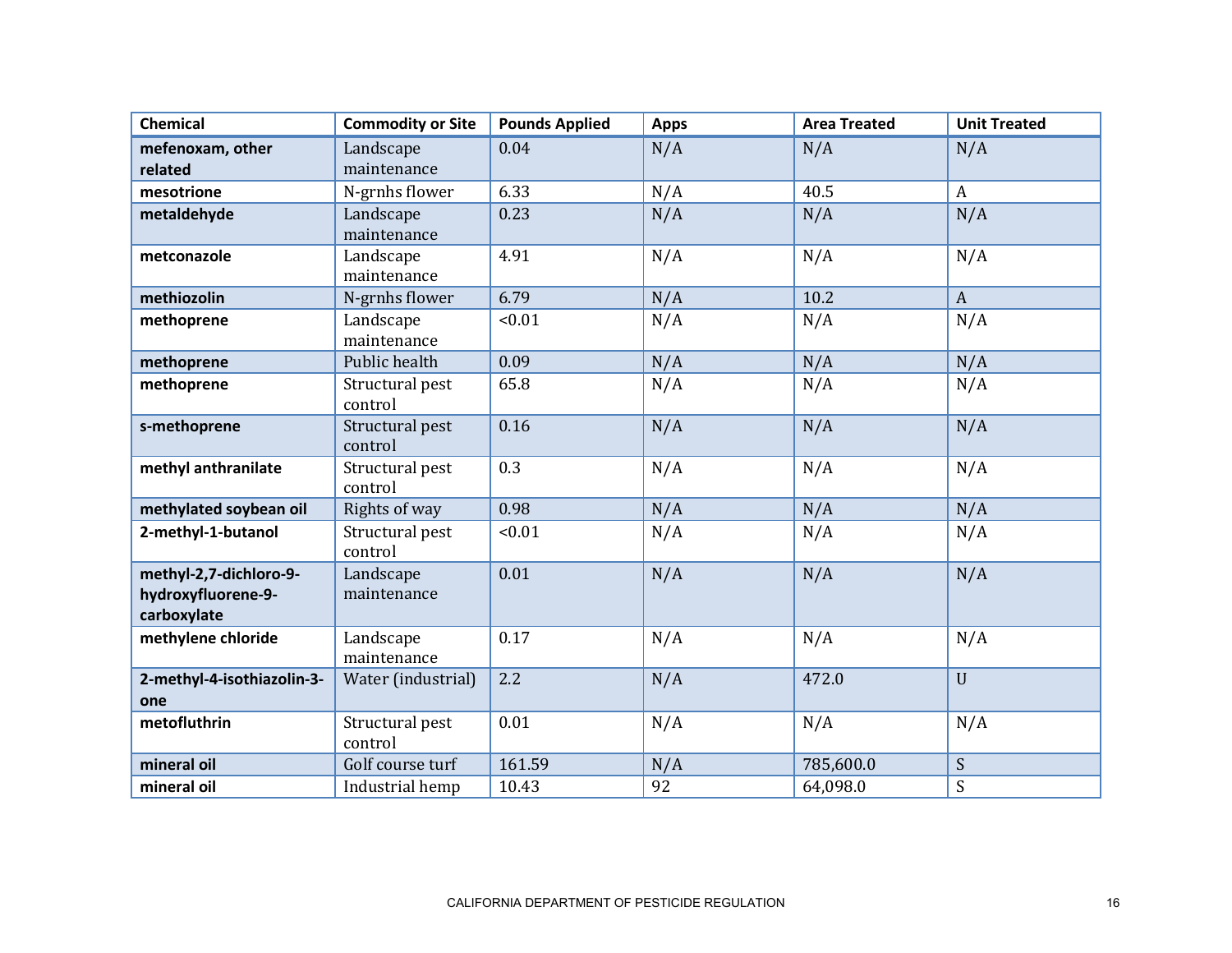| <b>Chemical</b>                                                 | <b>Commodity or Site</b>   | <b>Pounds Applied</b> | <b>Apps</b> | <b>Area Treated</b> | <b>Unit Treated</b> |
|-----------------------------------------------------------------|----------------------------|-----------------------|-------------|---------------------|---------------------|
| mineral oil                                                     | Landscape<br>maintenance   | 870.9                 | N/A         | N/A                 | N/A                 |
| mineral oil                                                     | N-grnhs flower             | 63.92                 | N/A         | 3.0                 | $\mathbf{A}$        |
| mineral oil                                                     | Public health              | 1.17                  | N/A         | N/A                 | N/A                 |
| muscalure                                                       | Structural pest<br>control | 0.01                  | N/A         | N/A                 | N/A                 |
| myclobutanil                                                    | Landscape<br>maintenance   | 0.13                  | N/A         | N/A                 | N/A                 |
| nicarbazin                                                      | Structural pest<br>control | 1.55                  | N/A         | N/A                 | N/A                 |
| nonanoic acid                                                   | Landscape<br>maintenance   | 1.53                  | N/A         | N/A                 | N/A                 |
| nonanoic acid, other<br>related                                 | Landscape<br>maintenance   | 0.08                  | N/A         | N/A                 | N/A                 |
| alpha-(para-nonylphenyl)-<br>omega-<br>hydroxypoly(oxyethylene) | Industrial hemp            | 0.12                  | 3           | 1,792.0             | S                   |
| alpha-(para-nonylphenyl)-<br>omega-<br>hydroxypoly(oxyethylene) | Landscape<br>maintenance   | 4.52                  | N/A         | N/A                 | N/A                 |
| alpha-(para-nonylphenyl)-<br>omega-<br>hydroxypoly(oxyethylene) | N-grnhs flower             | 0.16                  | N/A         | 3.0                 | $\mathbf{U}$        |
| alpha-(para-nonylphenyl)-<br>omega-<br>hydroxypoly(oxyethylene) | Rights of way              | 17.05                 | N/A         | N/A                 | N/A                 |
| novaluron                                                       | Structural pest<br>control | 0.51                  | N/A         | N/A                 | N/A                 |
| noviflumuron                                                    | Structural pest<br>control | 0.07                  | N/A         | N/A                 | N/A                 |
| n-octyl bicycloheptene<br>dicarboximide                         | Landscape<br>maintenance   | < 0.01                | N/A         | N/A                 | N/A                 |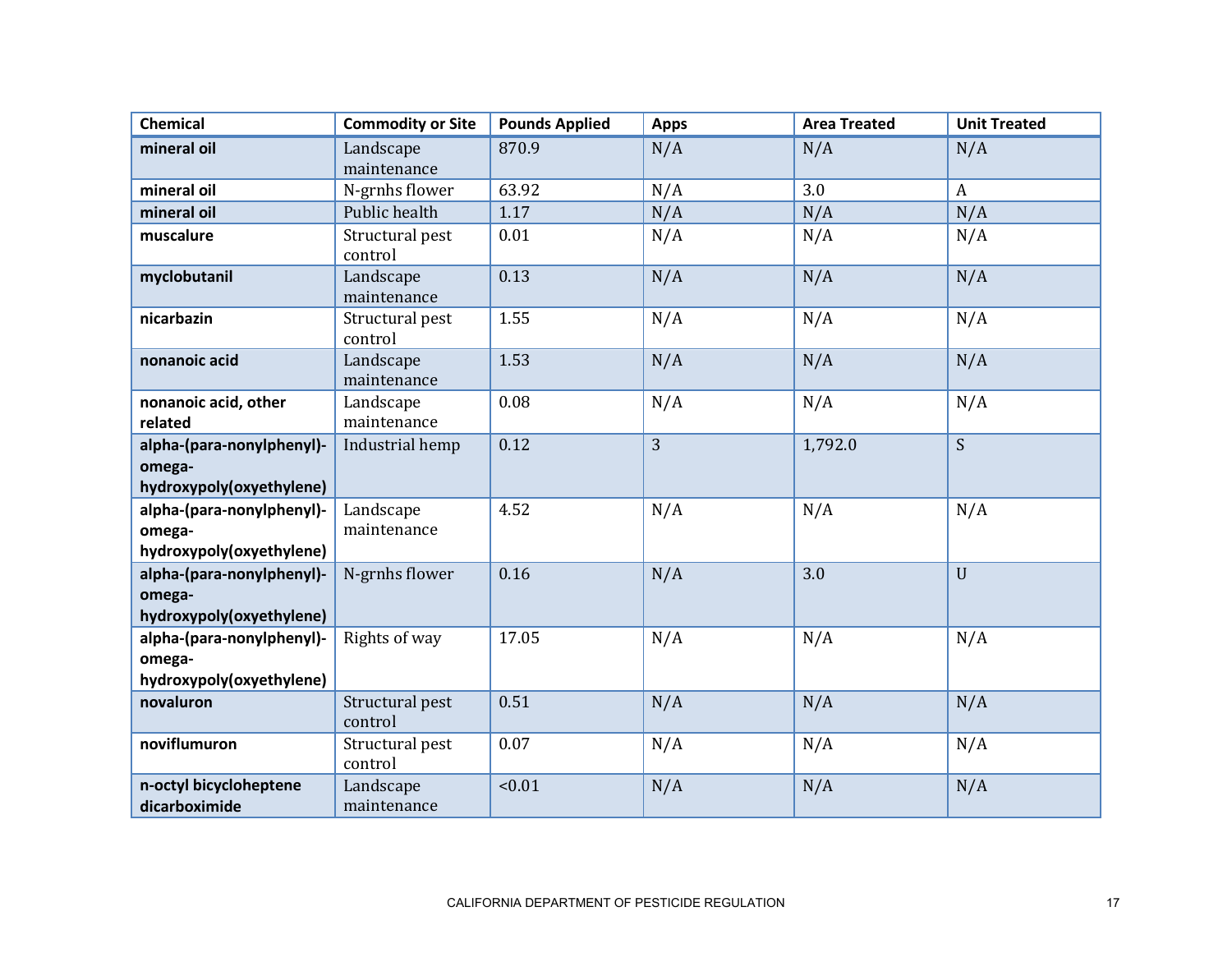| <b>Chemical</b>                           | <b>Commodity or Site</b>        | <b>Pounds Applied</b> | <b>Apps</b> | <b>Area Treated</b> | <b>Unit Treated</b> |
|-------------------------------------------|---------------------------------|-----------------------|-------------|---------------------|---------------------|
| n-octyl bicycloheptene<br>dicarboximide   | Regulatory pest<br>control      | 1.27                  | N/A         | N/A                 | N/A                 |
| n-octyl bicycloheptene<br>dicarboximide   | Structural pest<br>control      | 87.38                 | N/A         | N/A                 | N/A                 |
| octyl decyl dimethyl<br>ammonium chloride | Structural pest<br>control      | < 0.01                | N/A         | N/A                 | N/A                 |
| oleic acid, ethyl ester                   | Landscape<br>maintenance        | 241.07                | N/A         | N/A                 | N/A                 |
| oleic acid, ethyl ester                   | Rights of way                   | 2.97                  | N/A         | N/A                 | N/A                 |
| oryzalin                                  | Landscape<br>maintenance        | 0.06                  | N/A         | N/A                 | N/A                 |
| oxadiazon                                 | Landscape<br>maintenance        | 2.88                  | N/A         | N/A                 | N/A                 |
| paclobutrazol                             | Landscape<br>maintenance        | 7.31                  | N/A         | N/A                 | N/A                 |
| paclobutrazol                             | N-grnhs flower                  | 17.89                 | N/A         | 114.0               | $\mathbf{A}$        |
| paclobutrazol                             | N-grnhs plants in<br>containers | 13.15                 | N/A         | 101.1               | $\overline{A}$      |
| pendimethalin                             | Landscape<br>maintenance        | 19.92                 | N/A         | N/A                 | N/A                 |
| penoxsulam                                | Landscape<br>maintenance        | 1.03                  | N/A         | N/A                 | N/A                 |
| penoxsulam                                | N-grnhs flower                  | 0.27                  | N/A         | 26.5                | $\mathbf{A}$        |
| penoxsulam                                | N-outdr flower                  | 0.46                  | N/A         | 45.7                | $\boldsymbol{A}$    |
| penthiopyrad                              | N-grnhs flower                  | 4.13                  | N/A         | 6.0                 | $\boldsymbol{A}$    |
| permethrin                                | Landscape<br>maintenance        | 5.96                  | N/A         | N/A                 | N/A                 |
| permethrin                                | Structural pest<br>control      | 8.08                  | N/A         | N/A                 | N/A                 |
| permethrin, other related                 | Structural pest<br>control      | 0.05                  | N/A         | N/A                 | N/A                 |
| peroxyacetic acid                         | Landscape<br>maintenance        | 0.02                  | N/A         | N/A                 | N/A                 |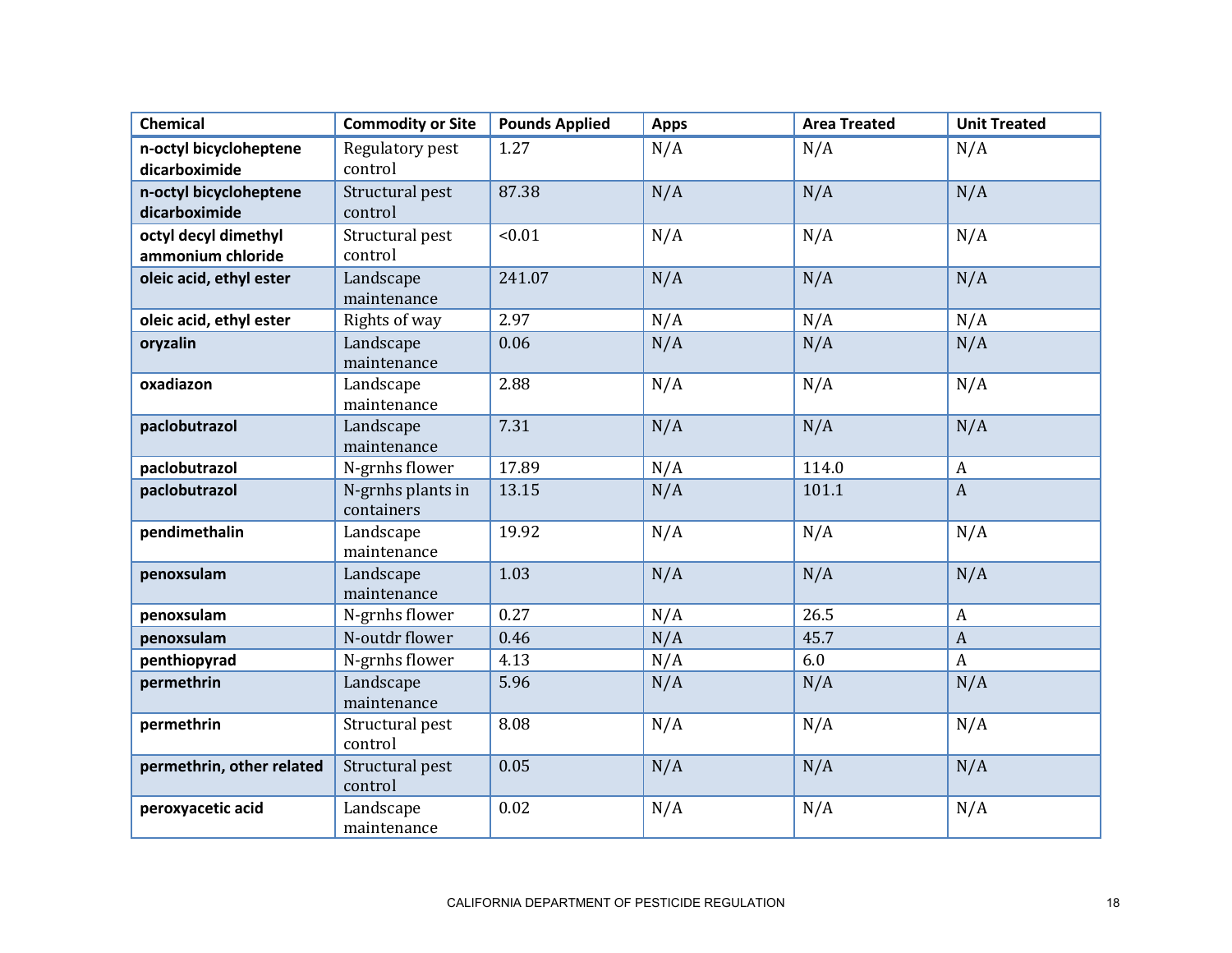| <b>Chemical</b>                   | <b>Commodity or Site</b>   | <b>Pounds Applied</b> | <b>Apps</b>    | <b>Area Treated</b> | <b>Unit Treated</b> |
|-----------------------------------|----------------------------|-----------------------|----------------|---------------------|---------------------|
| peroxyacetic acid                 | Water (industrial)         | 2.36                  | N/A            | 12.0                | U                   |
| petroleum distillates             | Landscape<br>maintenance   | 0.4                   | N/A            | N/A                 | N/A                 |
| petroleum distillates,<br>refined | Landscape<br>maintenance   | 7.04                  | N/A            | N/A                 | N/A                 |
| petroleum distillates,<br>refined | Public health              | 150.58                | N/A            | N/A                 | N/A                 |
| petroleum oil,<br>unclassified    | Landscape<br>maintenance   | 40.49                 | N/A            | N/A                 | N/A                 |
| phenothrin                        | Landscape<br>maintenance   | 0.03                  | N/A            | N/A                 | N/A                 |
| phenothrin                        | Regulatory pest<br>control | 0.53                  | N/A            | N/A                 | N/A                 |
| phenothrin                        | Rights of way              | < 0.01                | N/A            | N/A                 | N/A                 |
| phenothrin                        | Structural pest<br>control | 13.42                 | N/A            | N/A                 | N/A                 |
| phenylethyl propionate            | Structural pest<br>control | 0.1                   | N/A            | N/A                 | N/A                 |
| phorate                           | Landscape<br>maintenance   | 0.06                  | N/A            | N/A                 | N/A                 |
| phosphoric acid                   | Landscape<br>maintenance   | 0.55                  | N/A            | N/A                 | N/A                 |
| phosphoric acid                   | Structural pest<br>control | 0.11                  | N/A            | N/A                 | N/A                 |
| pine oil                          | Landscape<br>maintenance   | 0.04                  | N/A            | N/A                 | N/A                 |
| piperonyl butoxide                | Industrial hemp            | 4.91                  | $\overline{7}$ | 18,040.0            | S                   |
| piperonyl butoxide                | Landscape<br>maintenance   | 0.79                  | N/A            | N/A                 | N/A                 |
| piperonyl butoxide                | Regulatory pest<br>control | 7.29                  | N/A            | N/A                 | N/A                 |
| piperonyl butoxide                | Structural pest<br>control | 116.28                | N/A            | N/A                 | N/A                 |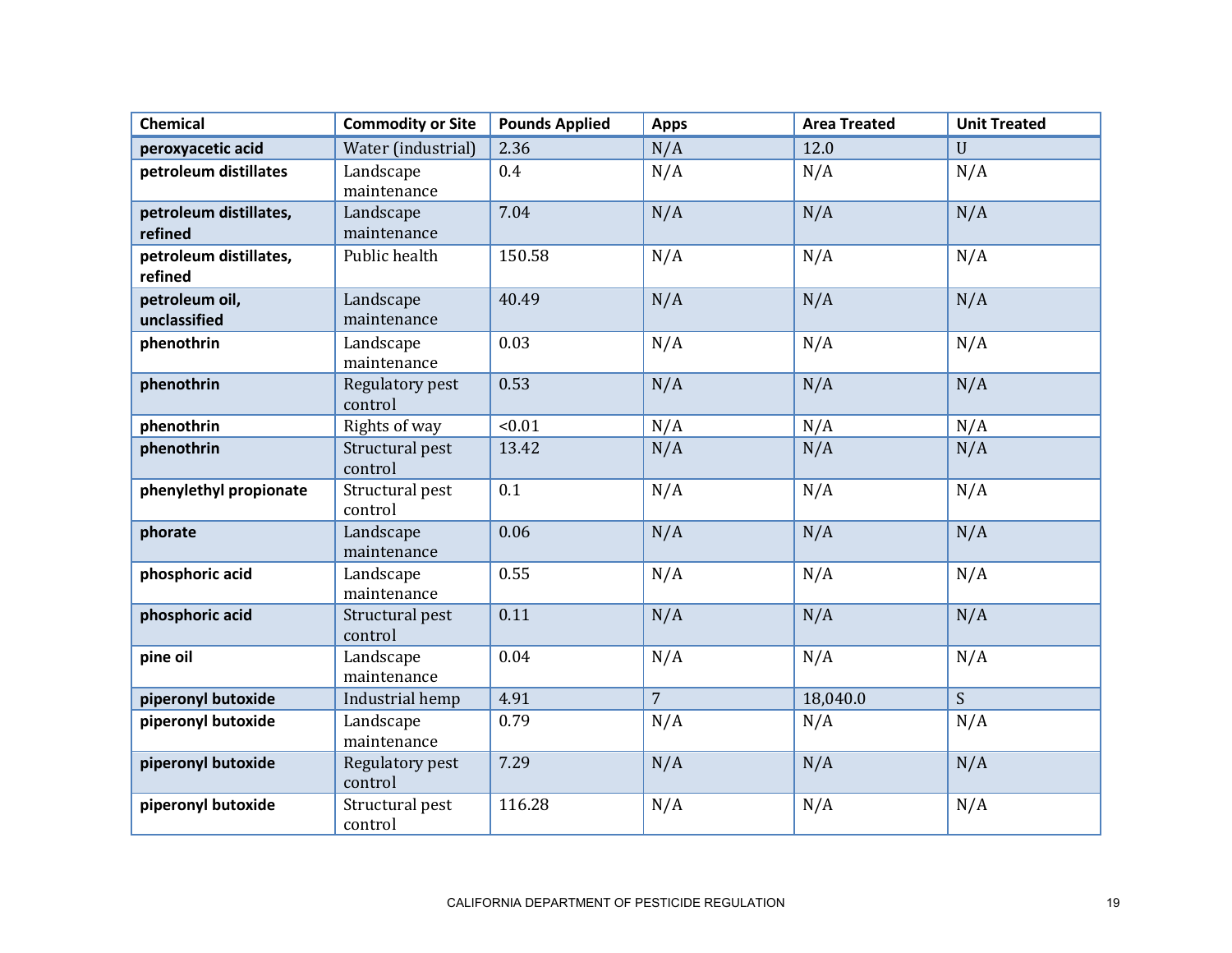| <b>Chemical</b>           | <b>Commodity or Site</b> | <b>Pounds Applied</b> | <b>Apps</b>  | <b>Area Treated</b> | <b>Unit Treated</b> |
|---------------------------|--------------------------|-----------------------|--------------|---------------------|---------------------|
| piperonyl butoxide, other | Landscape                | 0.2                   | N/A          | N/A                 | N/A                 |
| related                   | maintenance              |                       |              |                     |                     |
| piperonyl butoxide, other | Structural pest          | 11.5                  | N/A          | N/A                 | N/A                 |
| related                   | control                  |                       |              |                     |                     |
| polyacrylamide polymer    | Landscape                | 0.52                  | N/A          | N/A                 | N/A                 |
|                           | maintenance              |                       |              |                     |                     |
| polyalkene oxide          | Industrial hemp          | 0.58                  | 99           | 58,230.0            | S                   |
| modified heptamethyl      |                          |                       |              |                     |                     |
| trisiloxane               |                          |                       |              |                     |                     |
| polyalkene oxide          | Landscape                | 2.2                   | N/A          | N/A                 | N/A                 |
| modified heptamethyl      | maintenance              |                       |              |                     |                     |
| trisiloxane               |                          |                       |              |                     |                     |
| polyalkene oxide          | N-grnhs flower           | 0.08                  | N/A          | 3.0                 | $\mathbf{U}$        |
| modified heptamethyl      |                          |                       |              |                     |                     |
| trisiloxane               |                          |                       |              |                     |                     |
| polybutenes               | Vertebrate control       | 5.27                  | N/A          | N/A                 | N/A                 |
| polyoxyethylene dioleate  | Landscape                | 42.19                 | N/A          | N/A                 | N/A                 |
|                           | maintenance              |                       |              |                     |                     |
| polyoxyethylene dioleate  | Rights of way            | 0.52                  | N/A          | N/A                 | N/A                 |
| poly(oxyethylene)         | Industrial hemp          | 0.11                  | 99           | 58,230.0            | S                   |
| poly(oxypropylene) glycol |                          |                       |              |                     |                     |
| monoallyl ether           |                          |                       |              |                     |                     |
| polyoxyethylene sorbitan  | Landscape                | 12.05                 | N/A          | N/A                 | N/A                 |
| monooleate                | maintenance              |                       |              |                     |                     |
| polyoxyethylene sorbitan  | Rights of way            | 0.15                  | N/A          | N/A                 | N/A                 |
| monooleate                |                          |                       |              |                     |                     |
| potash soap               | Industrial hemp          | 0.26                  | $\mathbf{1}$ | 0.01                | $\mathbf{A}$        |
| potash soap               | Industrial hemp          | 57.37                 | 95           | 325,350.0           | S                   |
| potash soap               | Landscape                | 17.34                 | N/A          | N/A                 | N/A                 |
|                           | maintenance              |                       |              |                     |                     |
| potassium bicarbonate     | Industrial hemp          | 0.53                  | $\mathbf{1}$ | 3,280.0             | $\boldsymbol{S}$    |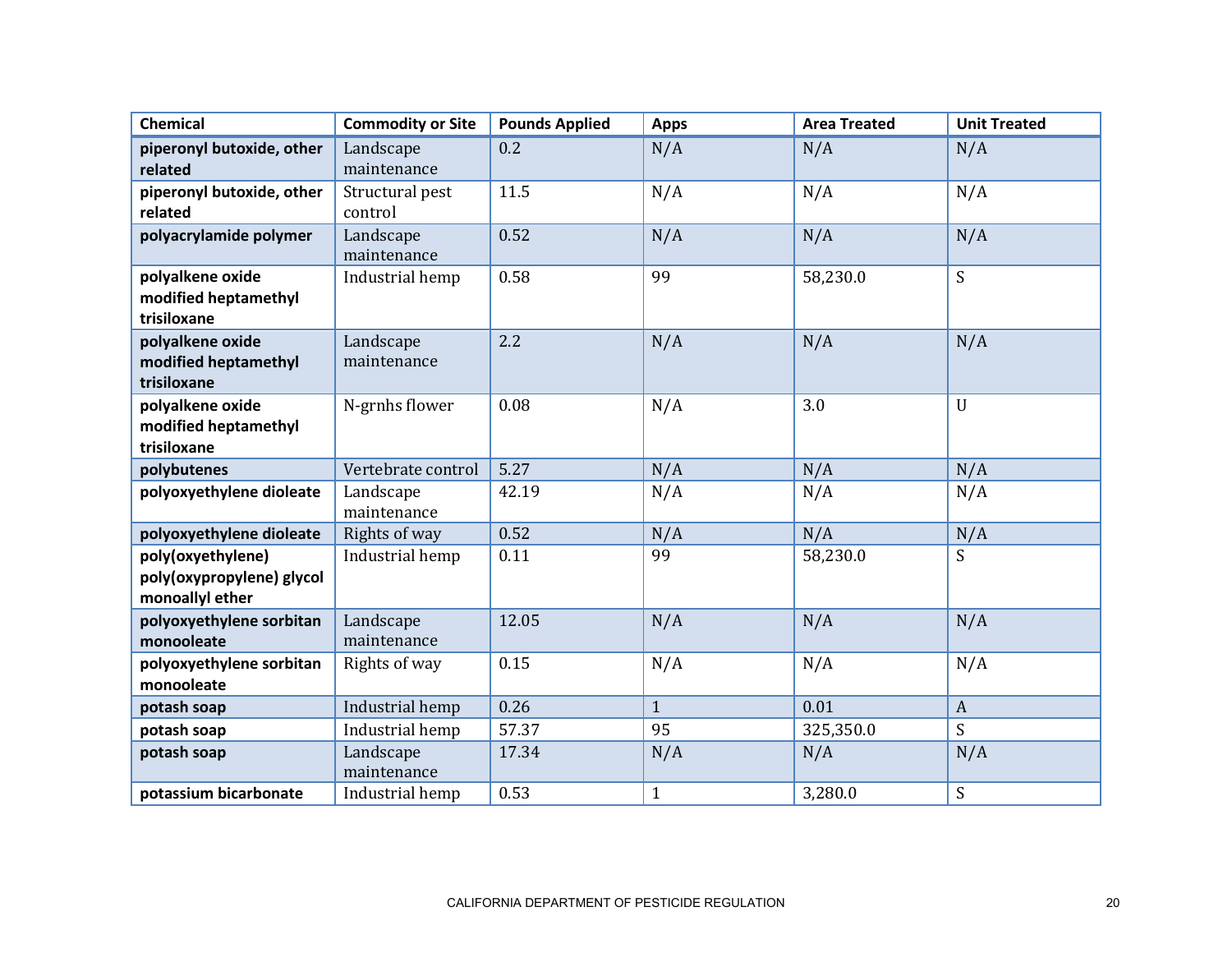| <b>Chemical</b>     | <b>Commodity or Site</b>   | <b>Pounds Applied</b> | <b>Apps</b> | <b>Area Treated</b> | <b>Unit Treated</b> |
|---------------------|----------------------------|-----------------------|-------------|---------------------|---------------------|
| potassium phosphite | Landscape<br>maintenance   | 587.85                | N/A         | N/A                 | N/A                 |
| potassium phosphite | N-grnhs flower             | 544.46                | N/A         | 40.98               | $\mathbf{A}$        |
| prallethrin         | Landscape<br>maintenance   | 0.01                  | N/A         | N/A                 | N/A                 |
| prallethrin         | Structural pest<br>control | 1.03                  | N/A         | N/A                 | N/A                 |
| prodiamine          | Landscape<br>maintenance   | 23.57                 | N/A         | N/A                 | N/A                 |
| prodiamine          | N-grnhs flower             | 61.18                 | N/A         | 104.0               | $\mathbf{A}$        |
| prodiamine          | Rights of way              | 0.78                  | N/A         | N/A                 | N/A                 |
| propiconazole       | Landscape<br>maintenance   | 0.88                  | N/A         | N/A                 | N/A                 |
| propiconazole       | N-grnhs flower             | 129.83                | N/A         | 257.03              | $\mathbf{A}$        |
| propiconazole       | N-grnhs flower             | 0.18                  | N/A         | 10,000.0            | S.                  |
| propoxur            | Structural pest<br>control | 0.21                  | N/A         | N/A                 | N/A                 |
| propylene glycol    | Landscape<br>maintenance   | 0.73                  | N/A         | N/A                 | N/A                 |
| propylene glycol    | N-grnhs flower             | 0.03                  | N/A         | 3.0                 | $\mathbf{U}$        |
| propylene glycol    | Rights of way              | 0.35                  | N/A         | N/A                 | N/A                 |
| pyraclostrobin      | Landscape<br>maintenance   | 0.01                  | N/A         | N/A                 | N/A                 |
| pyraclostrobin      | N-grnhs flower             | 1.27                  | N/A         | 2.25                | $\mathbf{A}$        |
| pyrethrins          | Industrial hemp            | 0.55                  | 17          | 25,948.0            | $\mathsf{S}$        |
| pyrethrins          | Landscape<br>maintenance   | 0.1                   | N/A         | N/A                 | N/A                 |
| pyrethrins          | Regulatory pest<br>control | < 0.01                | N/A         | N/A                 | N/A                 |
| pyrethrins          | Structural pest<br>control | 24.66                 | N/A         | N/A                 | N/A                 |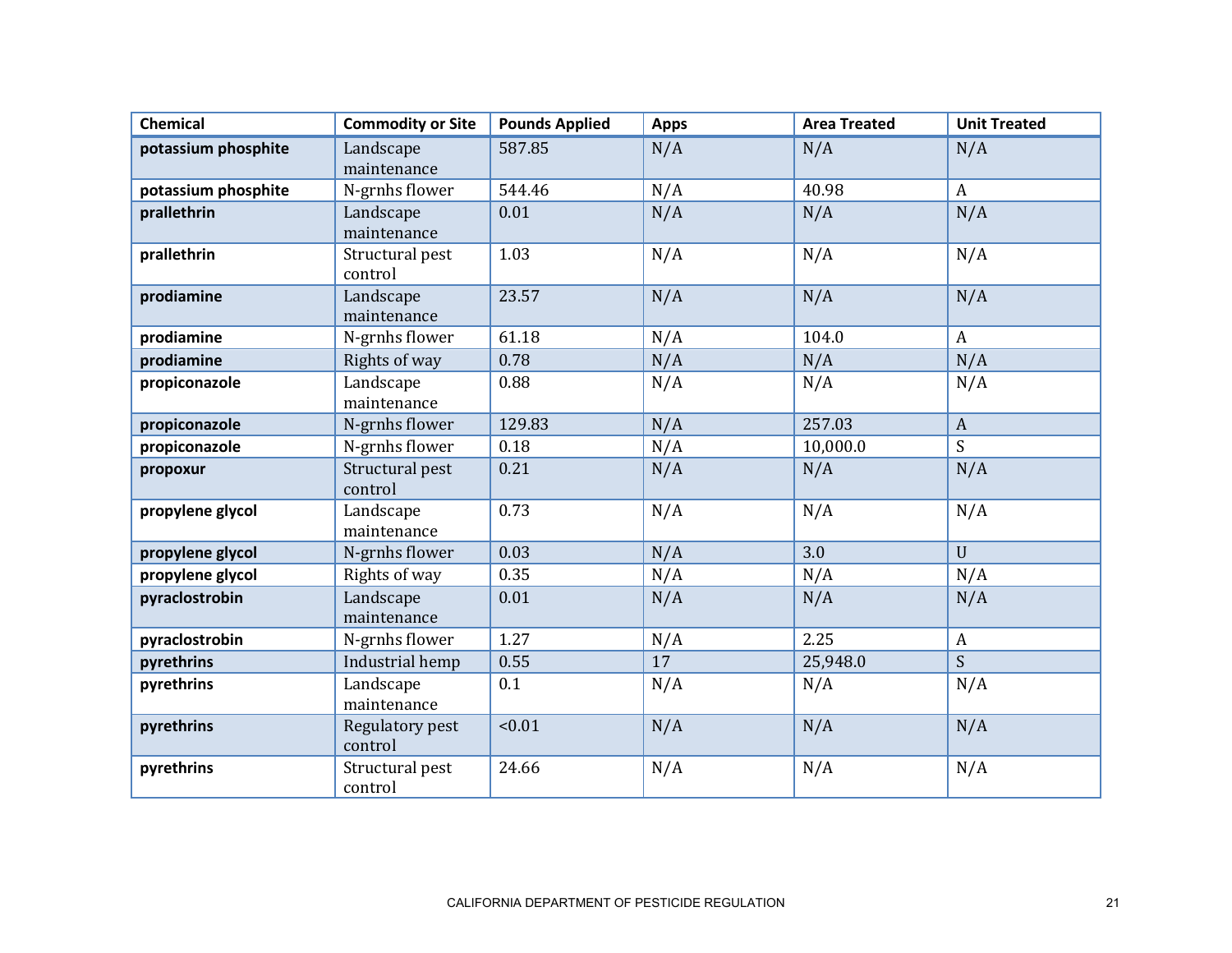| <b>Chemical</b>                              | <b>Commodity or Site</b>   | <b>Pounds Applied</b> | <b>Apps</b>    | <b>Area Treated</b> | <b>Unit Treated</b> |
|----------------------------------------------|----------------------------|-----------------------|----------------|---------------------|---------------------|
| pyriproxyfen                                 | Structural pest<br>control | 4.79                  | N/A            | N/A                 | N/A                 |
| qst 713 strain of dried<br>bacillus subtilis | Industrial hemp            | 0.08                  | 11             | 10,368.0            | S                   |
| qst 713 strain of dried<br>bacillus subtilis | Industrial hemp            | 0.03                  | N/A            | 6.0                 | $\mathbf{U}$        |
| quinclorac,<br>dimethylamine salt            | Landscape<br>maintenance   | 113.41                | N/A            | N/A                 | N/A                 |
| quinclorac,<br>dimethylamine salt            | N-grnhs flower             | 5.27                  | N/A            | 6.0                 | $\overline{A}$      |
| quinclorac,<br>dimethylamine salt            | N-grnhs flower             | 0.1                   | N/A            | 5,000.0             | S                   |
| reynoutria sachalinensis                     | Industrial hemp            | 0.46                  | 19             | 23,796.0            | $\overline{S}$      |
| reynoutria sachalinensis                     | Industrial hemp            | 0.02                  | $\overline{2}$ | 605.0               | $\mathbf{U}$        |
| rimsulfuron                                  | Rights of way              | 0.02                  | N/A            | N/A                 | N/A                 |
| rotenone                                     | Landscape<br>maintenance   | < 0.01                | N/A            | N/A                 | N/A                 |
| rotenone, other related                      | Landscape<br>maintenance   | < 0.01                | N/A            | N/A                 | N/A                 |
| sethoxydim                                   | Landscape<br>maintenance   | 0.03                  | N/A            | N/A                 | N/A                 |
| silica aerogel                               | Landscape<br>maintenance   | 0.06                  | N/A            | N/A                 | N/A                 |
| silica aerogel                               | Structural pest<br>control | 29.92                 | N/A            | N/A                 | N/A                 |
| sodium bromide                               | Water (industrial)         | 666.23                | N/A            | 1,101.0             | $\mathbf{U}$        |
| sodium carbonate<br>peroxyhydrate            | Landscape<br>maintenance   | 0.53                  | N/A            | N/A                 | N/A                 |
| sodium decyl sulfate                         | Structural pest<br>control | 1.89                  | N/A            | N/A                 | N/A                 |
| sodium dichloro-s-<br>triazinetrione         | Water (industrial)         | 10.89                 | N/A            | 88.0                | $\mathbf U$         |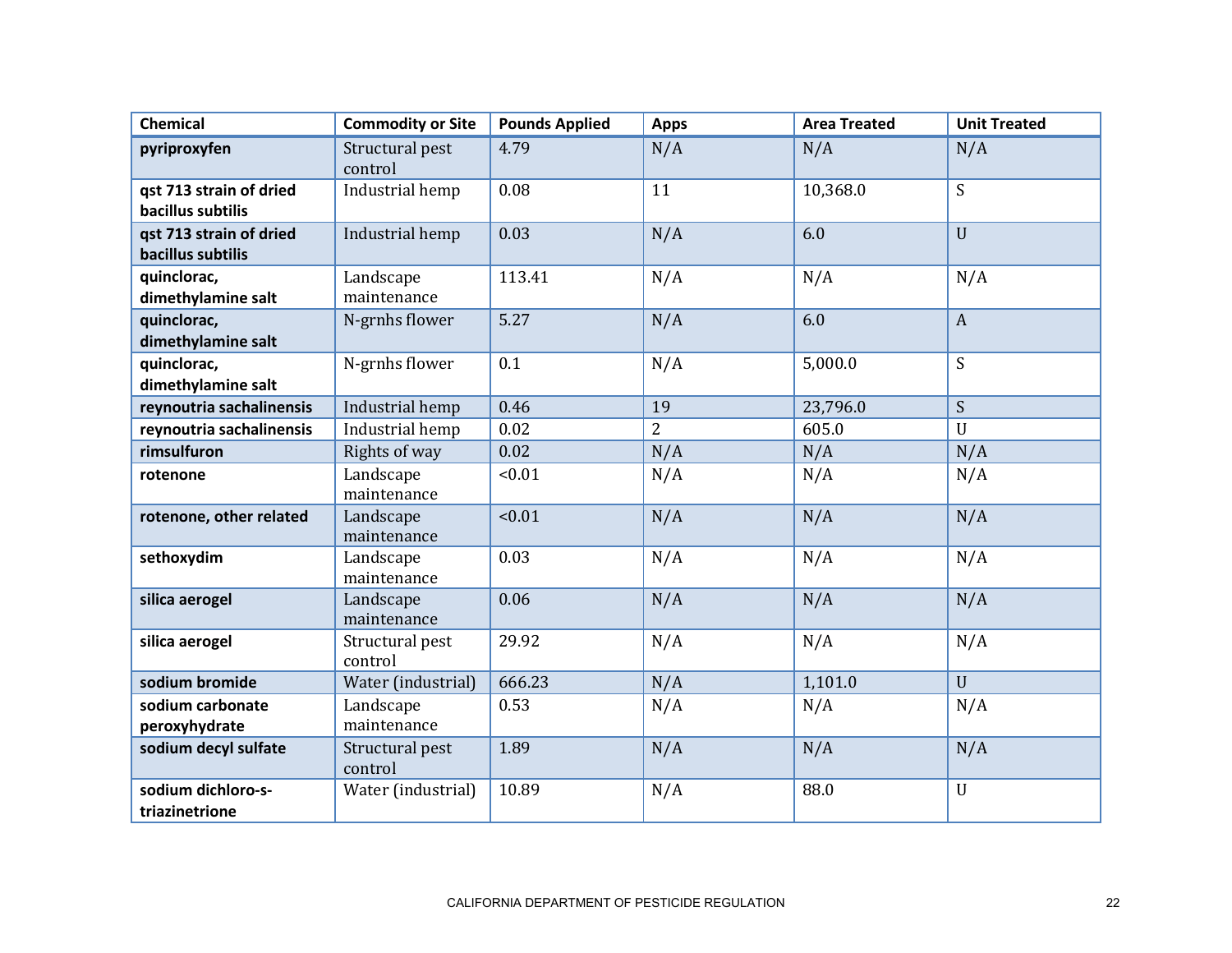| <b>Chemical</b>              | <b>Commodity or Site</b>   | <b>Pounds Applied</b> | <b>Apps</b>    | <b>Area Treated</b> | <b>Unit Treated</b> |
|------------------------------|----------------------------|-----------------------|----------------|---------------------|---------------------|
| sodium dichloro-s-           | Water (industrial)         | 0.99                  | N/A            | 8.0                 | $\mathbf{U}$        |
| triazinetrione dihydrate     |                            |                       |                |                     |                     |
| sodium hypochlorite          | Water (industrial)         | 790.53                | N/A            | 1,126.0             | $\mathbf U$         |
| sodium hypochlorite          | Water filter               | 46.82                 | N/A            | 36.0                | $\mathbf{U}$        |
| sodium lauroampho<br>acetate | Structural pest<br>control | 1.43                  | N/A            | N/A                 | N/A                 |
| sodium lauryl sulfate        | Structural pest<br>control | 0.96                  | N/A            | N/A                 | N/A                 |
| sodium nitrate               | Landscape<br>maintenance   | 2.93                  | N/A            | N/A                 | N/A                 |
| sodium nitrate               | Structural pest<br>control | 5.74                  | N/A            | N/A                 | N/A                 |
| soybean oil                  | Industrial hemp            | 4.48                  | 25             | 174,800.0           | S                   |
| soybean oil                  | Landscape<br>maintenance   | 12.25                 | N/A            | N/A                 | N/A                 |
| spinosad                     | Landscape<br>maintenance   | 0.08                  | N/A            | N/A                 | N/A                 |
| spinosad                     | N-grnhs flower             | 0.41                  | N/A            | 3.0                 | $\mathbf{A}$        |
| spinosad                     | Structural pest<br>control | 0.02                  | N/A            | N/A                 | N/A                 |
| sulfur                       | Industrial hemp            | 0.03                  | $\overline{1}$ | 640.0               | $\overline{S}$      |
| sulfur                       | Landscape<br>maintenance   | 2.23                  | N/A            | N/A                 | N/A                 |
| sulfur                       | Structural pest<br>control | 4.36                  | N/A            | N/A                 | N/A                 |
| sulfuryl fluoride            | Structural pest<br>control | 724.83                | N/A            | N/A                 | N/A                 |
| tebuconazole                 | N-grnhs flower             | 7.14                  | N/A            | 5.3                 | $\mathbf{A}$        |
| tebuconazole                 | N-grnhs<br>transplants     | 9.16                  | N/A            | 6.8                 | $\boldsymbol{A}$    |
| tetrachloroethylene          | Landscape<br>maintenance   | 0.5                   | N/A            | N/A                 | N/A                 |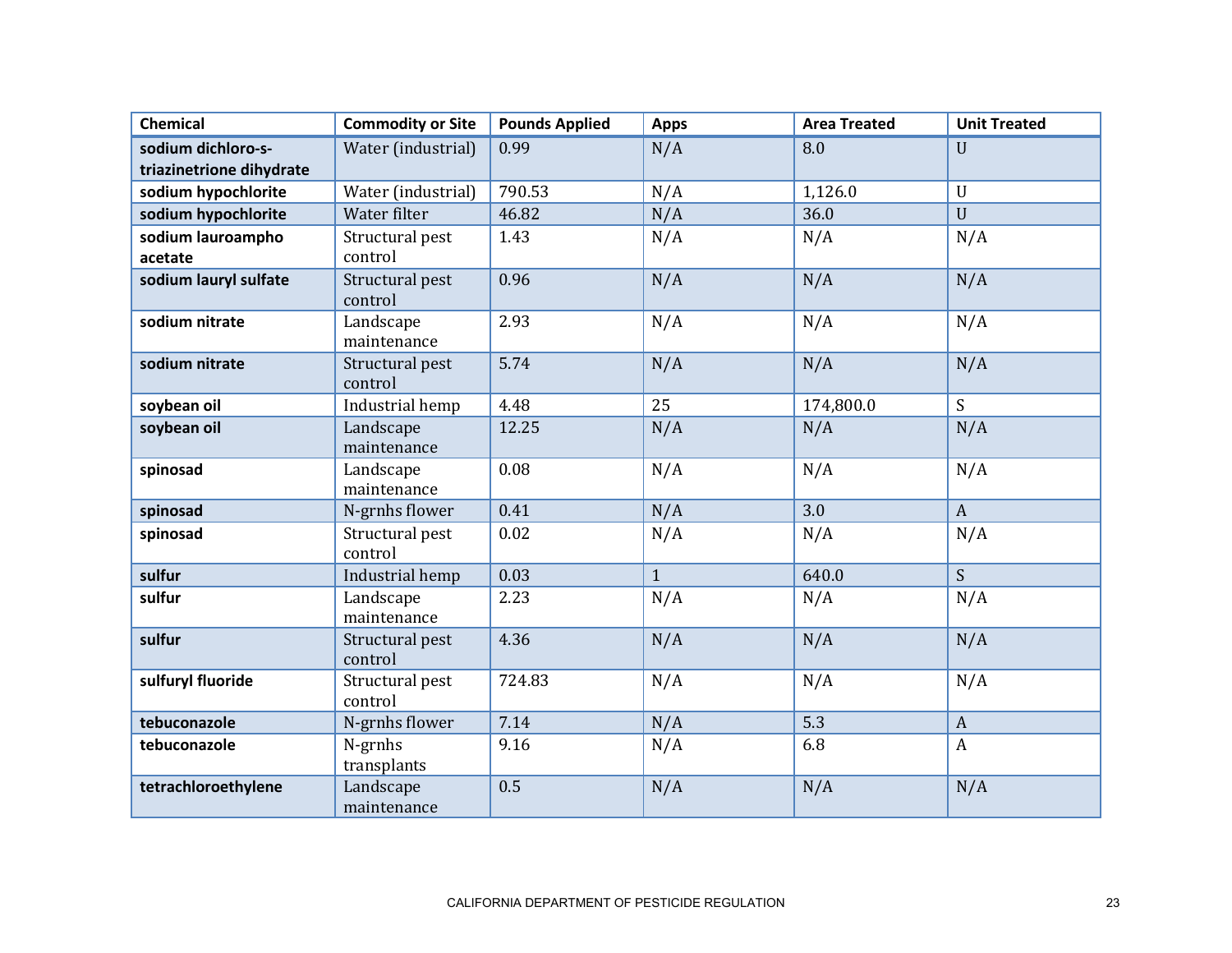| <b>Chemical</b>                  | <b>Commodity or Site</b>   | <b>Pounds Applied</b> | <b>Apps</b> | <b>Area Treated</b> | <b>Unit Treated</b> |
|----------------------------------|----------------------------|-----------------------|-------------|---------------------|---------------------|
| z,e-9,12-tetradecadien-1-        | Structural pest            | 0.01                  | N/A         | N/A                 | N/A                 |
| yl acetate                       | control                    |                       |             |                     |                     |
| tetramethrin                     | Regulatory pest<br>control | 0.01                  | N/A         | N/A                 | N/A                 |
| tetramethrin                     | Structural pest<br>control | 0.08                  | N/A         | N/A                 | N/A                 |
| thiamethoxam                     | Structural pest<br>control | 1.52                  | N/A         | N/A                 | N/A                 |
| thiophanate-methyl               | Landscape<br>maintenance   | 1.93                  | N/A         | N/A                 | N/A                 |
| thiophanate-methyl               | N-grnhs flower             | 98.4                  | N/A         | 129.2               | $\mathbf{A}$        |
| thiram                           | N-grnhs flower             | 2.54                  | N/A         | 0.25                | $\boldsymbol{A}$    |
| thyme                            | Structural pest<br>control | 0.05                  | N/A         | N/A                 | N/A                 |
| thyme oil                        | Structural pest<br>control | < 0.01                | N/A         | N/A                 | N/A                 |
| triadimefon                      | N-grnhs flower             | 3.98                  | N/A         | 3.0                 | $\mathbf{A}$        |
| trichlorofluoromethane           | Landscape<br>maintenance   | 0.31                  | N/A         | N/A                 | N/A                 |
| triclopyr, butoxyethyl<br>ester  | Landscape<br>maintenance   | 133.58                | N/A         | N/A                 | N/A                 |
| triclopyr, butoxyethyl<br>ester  | N-grnhs flower             | 151.03                | N/A         | 100.5               | $\boldsymbol{A}$    |
| triclopyr, butoxyethyl<br>ester  | N-grnhs flower             | 0.12                  | N/A         | 5,000.0             | $\overline{S}$      |
| triclopyr, butoxyethyl<br>ester  | Rights of way              | 2.37                  | N/A         | N/A                 | N/A                 |
| triclopyr, triethylamine<br>salt | Rights of way              | 0.24                  | N/A         | N/A                 | N/A                 |
| trifloxystrobin                  | N-grnhs flower             | 0.8                   | N/A         | 3.0                 | $\mathbf{A}$        |
| trifluralin                      | Landscape<br>maintenance   | 33.58                 | N/A         | N/A                 | N/A                 |